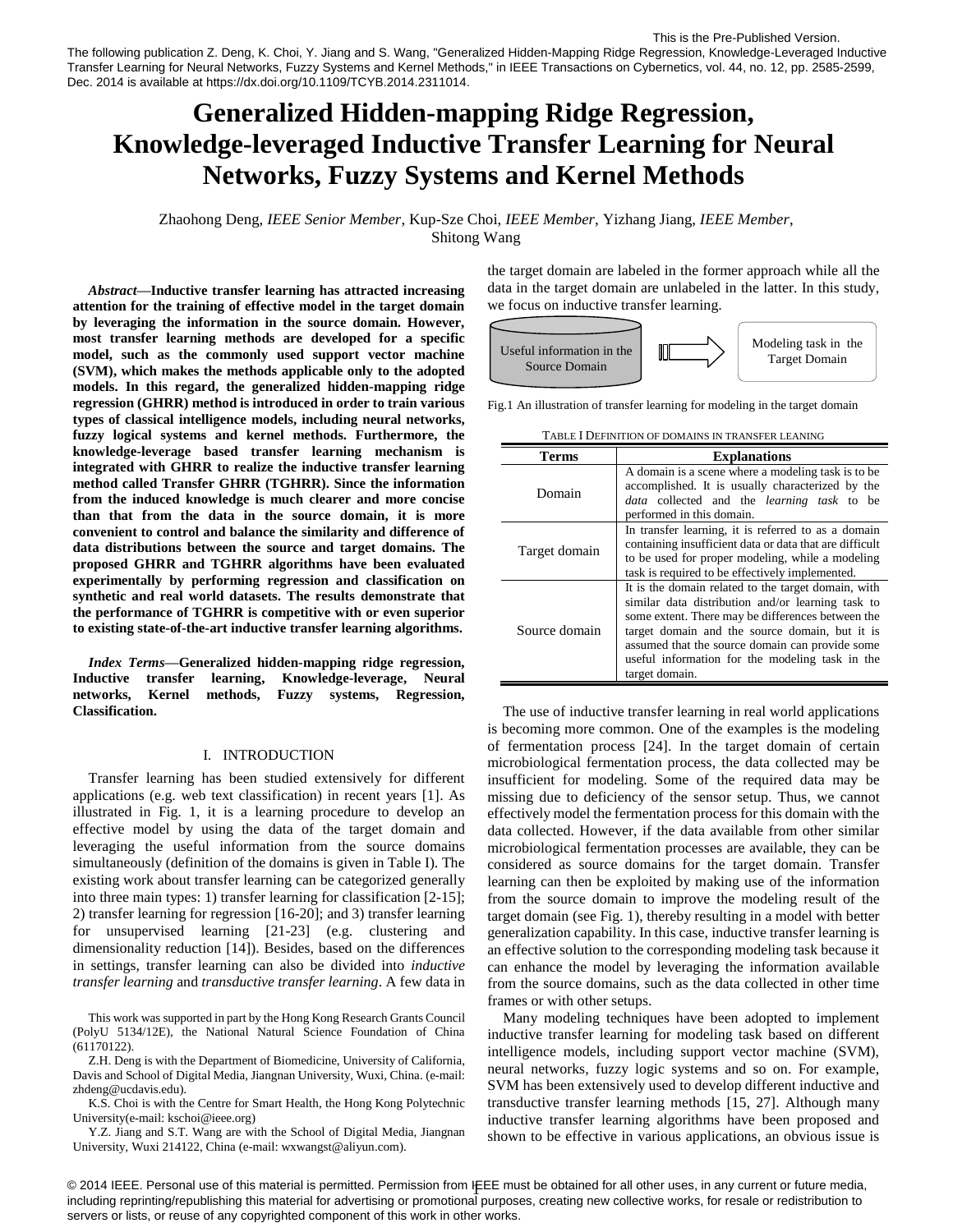that most of the algorithms are developed only for a specific model that make it difficult to use the related transfer learning mechanism for other models and restrict the applicability. Hence, there is a demand for generalized transfer learning modeling methods that can be readily used for most classical models, e.g. neural networks, fuzzy systems and kernel methods. To meet this challenge, we propose a generalized ridge regression learning method, the generalized hidden-mapping ridge regression (GHRR), as well as the associated transfer GHRR (TGHRR) established on the knowledge-leverage based transfer learning mechanism in order to realize inductive transfer learning for multiple classical models, including neural networks, fuzzy systems and kernel methods.

Compared with most existing inductive transfer learning methods, which usually implement transfer learning by using the data in the source domain directly, the proposed knowledge-leverage mechanism based TGHRR has the following advantages: (1) while the data are the original information in a source domain, the knowledge can be taken as the induced information by some learning procedure from the source domain. In practical applications, information obtained from the induced knowledge is expected to be more apparent and concise than that from the data in the source domain. (2) when the data in the source domain are used directly, the data indeed may not be always appropriate for the learning task in the target domain due to potential drifting in data distributions between the source and target domains, where controlling the balance of the similarity and difference in data distributions between these two domains in the learning procedure is an issue. However, compared with the direct use of the data in the source domain, it is expected that, by using the induced knowledge of the source domain for the target domain, the influence of the source domain can be controlled more conveniently. (3) For those scenes where inductive transfer learning is required, there are usually plenty of labeled data in the source domain but few in the target domain. In this case, if the data in the source domain is directly used for the modeling task in the target domain, the trained model will over approximate the scene in the source domain, which should be avoided in the transfer learning procedure. This is still a not well-solved problem in the existing inductive transfer learning methods. In this study, since the proposed methods do not need to directly use the data in the source domain for most situations, the problem can be effectively avoided to some extent.

In conclusion, the proposed transfer learning algorithm TGHRR has two distinctive characteristics: (1) TGHRR is not restricted to a certain model but can taken as a more general method applicable for various intelligent models, such as fuzzy systems and neural networks; and (2) the knowledge-leverage mechanism realizes transfer learning from the source domain to the target domain, which makes it more convenient to control and balance the similarity and difference of data distributions between two domains.

The rest of this paper is organized as follows. Section II describes the related work, including a review of the classical inductive transfer learning methods, the existing ridge regression learning methods and the knowledge-leverage based inductive transfer learning framework. In Section III, the GHRR method is introduced and the properties are discussed. The TGHRR method is then proposed in Section IV by integrating the knowledge-leverage based inductive transfer learning mechanism. Experimental results and analyses are given in Section V. Further discussions about the proposed methods and the potential improvements are given in section VI. Finally, the paper is concluded in section VII. For clarity, a list of acronyms used in this paper is given Table II.

TABLE II THE ACRONYMS USED IN THIS PAPER

| Acronym           | <b>Description</b>                                    |
|-------------------|-------------------------------------------------------|
| RR, KRR, DRR,     | Ridge Regression, Kernelized RR, Dual RR, Generalized |
| <b>GHRR, GHRR</b> | Hidden-mapping RR, Transfer GHRR                      |
| FLS, TSKFLS       | Fuzzy Logic Systems, Takagi-Sugeno-Kang FLS           |
| <b>MHFN</b>       | Multiple Hidden-layer Feedforward Neural Networks     |
| <b>SVM</b>        | <b>Support Vector Machine</b>                         |
| <b>RKHS</b>       | Reproducing Kernel Hilbert Space                      |
| RBF. RBF-NN       | Radial Basis Function, RBF-Neural Networks            |
| <b>KKT</b>        | Karush-Kuhn-Tucker                                    |

#### II. RELATED WORK

In this section, we first review the classical inductive transfer learning methods, followed by several existing ridge regression learning methods. Finally, the knowledge-leverage based transfer learning framework is introduced.

# *A. Inductive Transfer Learning*

**Definition** (Inductive Transfer Learning) [1]. *Given a source domain D<sup>S</sup> and a learning task T<sup>S</sup> in DS, a target domain D<sup>T</sup> and a learning task T<sup>T</sup> in DT, inductive transfer learning aims to improve the learning of the target predictive function*  $f_T(.)$  *in D<sub>T</sub> using the knowledge in D<sub>S</sub> and T<sub>S</sub></sub>, where*  $T_s \neq T_T$ .

Under inductive transfer learning setting, the target task is different from the source task. In this case, some labeled data in the target domain are required to induce an objective predictive model for use in the target domain. Representative inductive transfer learning algorithms can be summarized as follows [1]. (i) *Instance-transfer approach*. Dai et al. [25] proposed a boosting algorithm called TrAdaBoos, which is typical inductive transfer learning algorithm by weighting the data in the source domain. Jiang and Zhai [26] proposed a heuristic method to remove "misleading" training examples from the source domain. Liao et al. [2] proposed a new active learning method to select the unlabeled data in a target domain, which are to be labeled with the help of the source domain data. Wu and Dietterich [27] integrated the source domain (auxiliary) data with the SVM framework to improve the classification performance; (ii) *Feature-representation-transfer approach*. This is similar to common feature learning in the field of multitask learning [28]. If no labeled data in the source domain are available, unsupervised learning methods are proposed to construct the feature representation; (iii) *Parameter-transfer approach*. Lawrence and Platt [6] proposed an efficient algorithm known as MT-IVM, which is based on Gaussian Processes (GP) to handle multitask learning. Bonilla et al. [29] also investigated multitask learning in the context of GP. Schwaighofer et al. [7] proposed to use hierarchical Bayesian framework (HB) together with GP for multitask learning. Evgeniou and Pontil [30] applied the idea of HB to SVMs for multitask learning. Gao et al. [8] proposed a locally weighted ensemble learning framework to combine multiple models for transfer learning. (iv) *Relational-knowledge-transfer approach*. Mihalkova et al. [9] proposed the TAMAR algorithm that transferred relational knowledge with Markov Logic Networks (MLNs) across relational domains. MLNs [31] is a powerful formalism for statistical relational learning, which combines the compact expressiveness of first-order logic with flexibility of probability. Mihalkova and Mooney [10] extended TAMAR to the single-entity-centered setting of transfer learning. Davis and Domingos [11] proposed an approach to transfer relational knowledge based on a form of second-order Markov logic.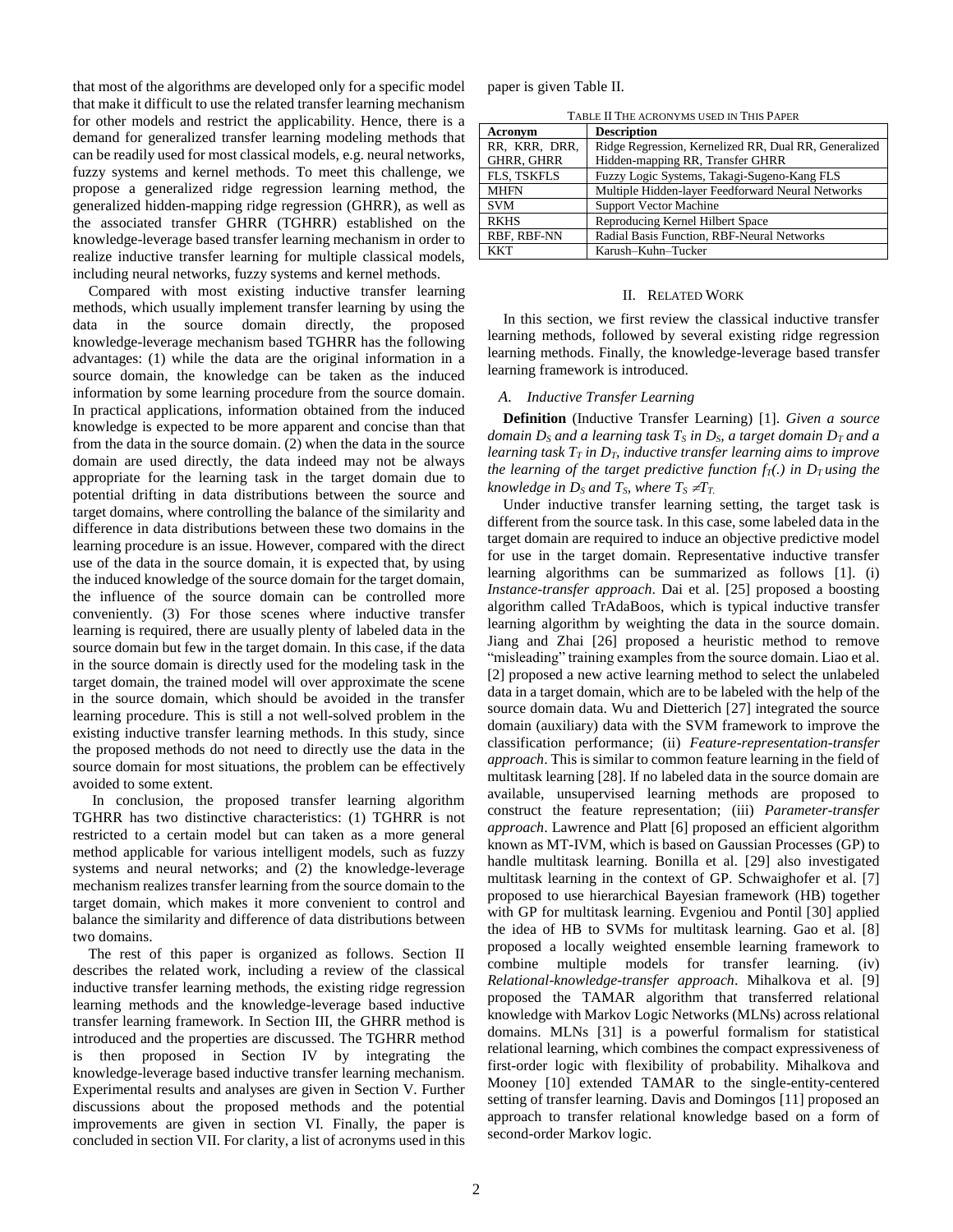Although many approaches have been proposed to realize inductive learning and they have demonstrated distinctive effectiveness in different applications, there are still difficult issues to be resolved:

(1) Many of the existing algorithms are developed for a specific model only, e.g. SVM. These algorithms are thus infeasible for other models. Even though some algorithms such as TrAdaBoost are universal for different learners, the realization of this algorithm on different models, including SVM and neural networks, is so different that the use for other models is difficult and inconvenient.

(2) Most of the algorithms assume that the data in the source domain are available and these data can be used for transfer learning directly. Since drifting in data distributions between the source and target domains can possibly exist, it is difficult to maintain a balance in similarity and difference of data distributions between these two domains in the learning procedure. Besides, due to privacy protection, it may be forbidden to disclose the data in the source domain.

In this study, we will develop a new method to deal with these two issues from the viewpoint of ridge regression learning.

# *B. Classical Ridge Regression*

Several existing ridge regression learning methods [32-34] are briefly introduced in this section, including the basic methods, kernel methods, and dual ridge regression methods. The network structure of ridge regression is also discussed. For simplicity and clarity, all the vectors in this paper are represented with the column vectors. The notations used in the text are listed in Table I (S) of the Supplementary material.

*1) Basic Ridge Regression:* For a given regression task and the dataset  $\{\mathbf{x}_i, y_i\}$ ,  $\mathbf{x}_i \in R^d$ ,  $y \in R$ ,  $i = 1, \dots, N$ , the idea of basic ridge regression (BRR) [32] is to obtain a linear regression model

$$
y = f(\mathbf{x}) = \mathbf{x}^T \mathbf{w}
$$
 (1)

with  $\mathbf{w} \in \mathbb{R}^d$ ,  $\mathbf{x} \in \mathbb{R}^d$ , by optimizing the following objective

$$
\min_{\mathbf{w}} \ \frac{1}{2} ||\mathbf{X}\mathbf{w} - \mathbf{y}||^2 + \frac{\lambda}{2} ||\mathbf{w}||^2,
$$
 (2)

where

$$
\mathbf{X} = \left[ \mathbf{x}_1, \cdots, \mathbf{x}_N \right]^T \in R^{N \times d} \tag{3}
$$

$$
\mathbf{y} = [y_1, \cdots, y_N]^T \in \mathbb{R}^N.
$$
 (4)

Taking the derivatives of Eq. (2) and equating them to zero gives

$$
\mathbf{w}^* = \left(\mathbf{X}^T \mathbf{X} + \lambda \mathbf{I}_N\right)^{-1} \mathbf{X}^T \mathbf{y} \tag{5}
$$

where  $I_N$  is an  $N \times N$  identity matrix.

The output of BRR is a linear function in the original space and therefore BRR only realizes linear regression.

*2) Kernel Ridge Regression:* By introducing the kernel trick, the kernel ridge regression (KRR) method aims to obtain a linear regression model in the Reproducing Kernel Hilbert Space (RKHS) [33, 34], i.e.,

$$
y = f(\mathbf{x}) = \varphi(\mathbf{x})^T \mathbf{w}
$$
 (6)

by optimizing the following objective

$$
\min_{\mathbf{w}} \frac{1}{2} \left\| \mathbf{X}_{\varphi} \mathbf{w} - \mathbf{y} \right\|^2 + \frac{\lambda}{2} \left\| \mathbf{w} \right\|^2, \tag{7}
$$

where  $\varphi(\mathbf{x}) \in R^{d_{\varphi}}$  is the image of **x** in the RKHS and

$$
\mathbf{X}_{\varphi} = \left[\varphi(\mathbf{x}_1), \cdots, \varphi(\mathbf{x}_N)\right]^T \in \mathbb{R}^{N \times d_{\varphi}}.
$$
\n(8)

Similarly, the solution can be written as

$$
\mathbf{w}^* = \left(\mathbf{X}_{\varphi}^T \mathbf{X}_{\varphi} + \lambda \mathbf{I}_{d_{\varphi}}\right)^{-1} \mathbf{X}_{\varphi}^T \mathbf{y} . \tag{9}
$$

Since the dimension of the feature in the RKHS is usually unknown, Eq. (9) cannot be solved directly. However, the

following identity can be adopted to tackle this issue.  
\n
$$
\left(\mathbf{P}^{-1} + \mathbf{B}^T \mathbf{R}^{-1} \mathbf{B}\right)^{-1} \mathbf{B}^T \mathbf{R}^{-1} = \mathbf{P} \mathbf{B}^T \left(\mathbf{B} \mathbf{P} \mathbf{B}^T + \mathbf{R}\right)^{-1}.
$$
\n(10)

In Eq.(10), **P**, **B** and **R** are three matrices. Let  $P = \frac{1}{2}$  $P = \frac{1}{\lambda} I_{d_{\varphi}}$ ,

 $\mathbf{B} = \mathbf{X}_{\varphi}$  and  $\mathbf{R} = \mathbf{I}_N$ . With the identity of Eq. (10), the solution in Eq. (9) can be then given by

$$
\mathbf{w}^* = \left(\mathbf{X}_{\varphi}^T \mathbf{X}_{\varphi} + \lambda \mathbf{I}_{d_{\varphi}}\right)^{-1} \mathbf{X}_{\varphi}^T \mathbf{y} = \mathbf{X}_{\varphi}^T \left(\mathbf{X}_{\varphi} \mathbf{X}_{\varphi}^T + \lambda \mathbf{I}_N\right)^{-1} \mathbf{y} . \tag{11}
$$

Here, 
$$
I_{d_{\varphi}}
$$
 is a  $d_{\varphi} \times d_{\varphi}$  identity matrix. The same result can also be

obtained by the dual ridge regression method to be introduced in the next subsection, as shown in Eq.(20.b). With Eq. (11), the output function of KRR is

$$
y = f(\mathbf{x}) = \varphi(\mathbf{x})^T \mathbf{w}^* = \varphi(\mathbf{x})^T \mathbf{X}_{\varphi}^T \left[ \mathbf{X}_{\varphi} \mathbf{X}_{\varphi}^T + \lambda \mathbf{I}_N \right]^{-1} \mathbf{y} . \tag{12}
$$

Since  $\varphi(\mathbf{x})$  is usually unknown, Eq.(11) can be calculated by introducing the Mercer kernel. Define a Mercer kernel matrix for KRR as follows,

$$
\Omega_{KRR} = \mathbf{X}_{\varphi} \mathbf{X}_{\varphi}^T \in \mathbb{R}^{N \times N}
$$
 (13)

with  $\Omega_{KRR i,j} = \varphi(\mathbf{x}_i)^T \varphi(\mathbf{x}_j) = K(\mathbf{x}_i, \mathbf{x}_j)$ , where  $K(\mathbf{x}_i, \mathbf{x}_j)$  is a

kernel function. Then, Eq.(12) can be written as  
\n
$$
y = f(\mathbf{x}) = \varphi(\mathbf{x})^T \mathbf{w}^* = \varphi(\mathbf{x})^T \mathbf{X}_{\varphi}^T \left[ \mathbf{X}_{\varphi} \mathbf{X}_{\varphi}^T + \lambda \mathbf{I}_N \right]^{-1} \mathbf{y}
$$
\n
$$
= \begin{bmatrix} K(\mathbf{x}, \mathbf{x}_1) \\ \vdots \\ K(\mathbf{x}, \mathbf{x}_N) \end{bmatrix}^T (\Omega_{KRR} + \lambda \mathbf{I}_N)^{-1} \mathbf{y}.
$$
\n(14)

When nonlinear kernel functions, such as radial basis function (RBF), are adopted, KRR can be used for nonlinear regression. Especially, if the kernel function is a linear kernel, i.e.,  $K(\mathbf{x}_i, \mathbf{x}_j) = \mathbf{x}_i^T \mathbf{x}_j$ , KRR is equivalent to BRR and is just linear regression in the original space. Thus, BRR can be taken as a special case of KRR.

*3) Dual Ridge Regression:* Instead of optimizing the primal cost functions in BRR and KRR to obtain regression models, an alternative optimization method is to solve the dual problem. Here, Eq. (7) is equivalently formulated as [34]

$$
\min_{\mathbf{w}, \xi} \frac{1}{2} \sum_{i=1}^{N} \xi_i^2 + \frac{\lambda}{2} ||\mathbf{w}||^2
$$
\n
$$
\text{s.t. } \varphi(\mathbf{x}_i)^T \mathbf{w} = y_i - \xi_i, \ i = 1, ..., N \,,
$$
\n(15)

where  $\xi$  is the training error, i.e., the slack variable, with respect

where 
$$
\xi_i
$$
 is the training error, i.e., the slack variable, with respect  
to the training sample  $\mathbf{x}_i$ . The Lagrangian function of Eq. (15) is  

$$
L_{DRR}(\mathbf{w}, \xi_i, \alpha_i) = \frac{1}{2} \sum_{i=1}^{N} \xi_i^2 + \frac{\lambda}{2} ||\mathbf{w}||^2 - \sum_{i=1}^{N} \alpha_i \left( \varphi(\mathbf{x}_i)^T \mathbf{w} - y_i + \xi_i \right)
$$
(16)

where  $\boldsymbol{\alpha} = [\alpha_i, ..., \alpha_N]^T \in \mathbb{R}^N$  is the Lagrangian multiplier vector. Using the Karush–Kuhn–Tucker (KKT) theorem, the following optimality conditions are obtained.

$$
\partial L_{DRR}/\partial \mathbf{w} = 0 \Rightarrow \mathbf{w} = \frac{1}{\lambda} \sum_{i=1}^{N} \alpha_i \varphi(\mathbf{x}_i)
$$
 (17.a)

$$
\frac{\partial L_{DRR}}{\partial \xi_i} = 0 \implies \alpha_i = \xi_i, \ i = 1, \dots, N \,, \tag{17.b}
$$

$$
\frac{\partial L_{DRR}}{\partial \alpha_i} = 0 \Rightarrow \varphi(\mathbf{x}_i)^T \mathbf{\beta} - y_i + \xi_i = \mathbf{0}, \ i = 1, ..., N. \quad (17.c)
$$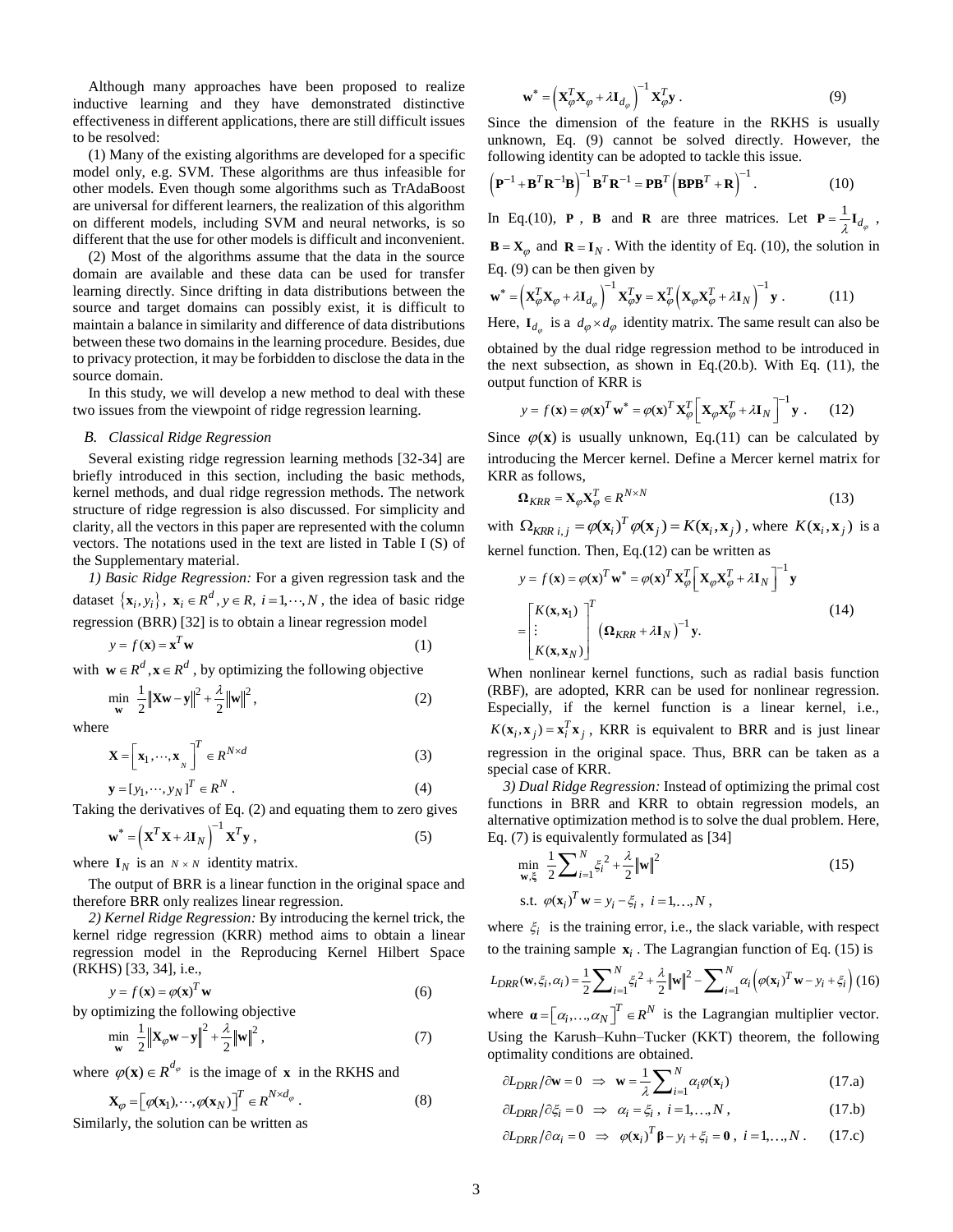Then, from Eqs.  $(17.a)-(17.c)$ , we have

$$
\mathbf{w} = \mathbf{X}_{\varphi}^T \mathbf{\alpha} / \lambda \tag{18.3}
$$

$$
\xi = \alpha \tag{18.b}
$$

$$
\mathbf{X}_{\varphi}\mathbf{w} - \mathbf{y} + \xi = \mathbf{0} \,. \tag{18.c}
$$

By substituting Eqs. (18.a) and (18.b) into Eq. (18.c), we can get the following equation.

$$
\left[\mathbf{X}_{\varphi}\mathbf{X}_{\varphi}^{T}/\lambda+\mathbf{I}_{N}\right]\mathbf{a}=\mathbf{y}
$$
\n(19.a)

Then, we have

$$
\boldsymbol{a}^* = \lambda \Big[ \mathbf{X}_{\varphi} \mathbf{X}_{\varphi}^T + \lambda \mathbf{I}_N \Big]^{-1} \mathbf{y} . \tag{20. a}
$$

Furthermore, based on (17.a), w<sup>\*</sup> can be obtained by

$$
\mathbf{w}^* = \mathbf{X}_{\varphi}^T \mathbf{\alpha}^* / \lambda = \mathbf{X}_{\varphi}^T \left( \mathbf{X}_{\varphi} \mathbf{X}_{\varphi}^T + \lambda \mathbf{I}_N \right)^{-1} \mathbf{y} .
$$
 (20.b)

Note that Eq. (20.b) is the same as Eq. (11). Thus, if the feature in the mapping space is unknown, the kernel trick can be used as in KRR.



Fig.2 Network structure of regression model learned by BRR and KRR. (a) BRR; (b) KRR.

# *4) Network Structure of Ridge Regression*

Ridge regression can be interpreted from the viewpoint of neural networks [35], as illustrated in Fig. 2. From Fig. 2(a), we can see that BRR can be used to learn a two-layer neural network, which only realize linear regression. On the other hand, as shown in Fig. 2(b), KRR can be used to learn a three-layer neural network, where the hidden layer consists of  $d_{\varphi}$  hidden nodes. The value of  $d_{\varphi}$  and the form of the activation functions in the hidden layer are usually unknown. According to the theory of neural networks, we know that the network in Fig. 2(b) usually have strong nonlinear approximation abilities with appropriate activation function. Since the form of the hidden nodes is usually unknown for neural networks associated with KRR, the kernel trick is needed for solving KRR, as described previously in section II-B-2.





#### *C. Knowledge-leverage based Transfer Learning*

Most inductive transfer learning algorithms are developed to

learn directly from the *data* in the source domain with some strategies. Rather than the original data, transfer learning from the *knowledge* in the source domain is investigated recently with the knowledge-leveraged based transfer learning framework [36, 47]. As shown in Fig. 3, a generalized learning framework was proposed in [36] for knowledge-leverage based fuzzy system transfer learning. Under this framework, the model in the target domain can be learned from the data in the target domain and the knowledge in the source domain simultaneously. In this study, knowledge-leverage based inductive transfer learning for the proposed GHRR will be studied accordingly.

#### III. GENERALIZED HIDDEN-MAPPING RIDGE REGRESSION

In this study, we extend BRR and KRR to propose the generalized ridge regression method GHRR, where BRR and KRR become a special case of GHRR. Especially, we will show that GHRR can be used to train a wide range of intelligence models, including forward-feed neural networks, Takagi-Sugeno-Kang fuzzy logic systems (TSKFLS) and kernel methods. The properties of GHRR are also discussed.

### *A. GHRR*

 $=\frac{\nabla^T \varphi(\mathbf{x})}{\sum_{i=1}^{d_x} \varphi(\mathbf{x})_i w_i}$  model in a hidden-mapping feature space, i.e., In essence, the idea of GHRR is to obtain a linear regression

$$
y = f(\mathbf{x}) = \rho(\mathbf{x})^T \mathbf{w} = \sum_{i=1}^{d_{\rho}} \rho(\mathbf{x})_i w_i,
$$
 (21)

with optimizing the following objective

$$
\min_{\mathbf{w}} \frac{1}{2} \left\| \mathbf{X}_{\rho} \mathbf{w} - \mathbf{y} \right\|^2 + \frac{\lambda}{2} \left\| \mathbf{w} \right\|^2,
$$
\n(22)

where

$$
\mathbf{X}_{\rho} = \left[\rho(\mathbf{x}_1), \cdots, \rho(\mathbf{x}_N)\right]^T \in \mathbb{R}^{N \times d_{\rho}}.
$$
 (23)

Here,  $\rho(\mathbf{x}) \in R^{d_{\rho}}$  is the vector in the hidden-mapping space, which is obtained from **x** by hidden-mapping.

The following explanation is provided to clarify the difference between the proposed GHRR and the existing ridge regression methods.

(1) BRR is a special case of GHRR with  $\rho(\mathbf{x}) = \mathbf{x} \in R^d$ , i.e., the hidden-mapping feature space is just the original feature space.

(2) For KRR, the input variable is in the RKHS, i.e.,  $\varphi(\mathbf{x}) \in R^{d_{\varphi}}$ , where the dimension number in this space is usually unknown and kernel trick is needed to solve the corresponding ridge regression. Thus, when  $\rho(x) = \varphi(x)$ , KRR is reduced to a special case of GHRR.

(3) For GHRR,  $\rho$ (**x**)  $\in$   $R^{d_{\rho}}$  in a hidden-mapping feature space is taken as the input variable, which can be known or unknown. When  $\rho(\mathbf{x}) \in R^{d_{\rho}}$  is unknown, the setting is similar to that of the kernel-mapping space in KRR. However, in most situations the hidden-mapping space may be known. For example, the hidden-mapping feature space can be constructed by different classical intelligence models, such as neural networks and fuzzy logical system, which will be explained in the next subsection.

# *B. GHRR: A Unified Learning Method for Neural Networks, Fuzzy Systems and Kernel Methods*

In this section, we will show that classical intelligent models, including neural networks, fuzzy systems and kernel methods, can be learned by using GHRR. In other words, we will show that the learning of these models can be transformed to the learning of a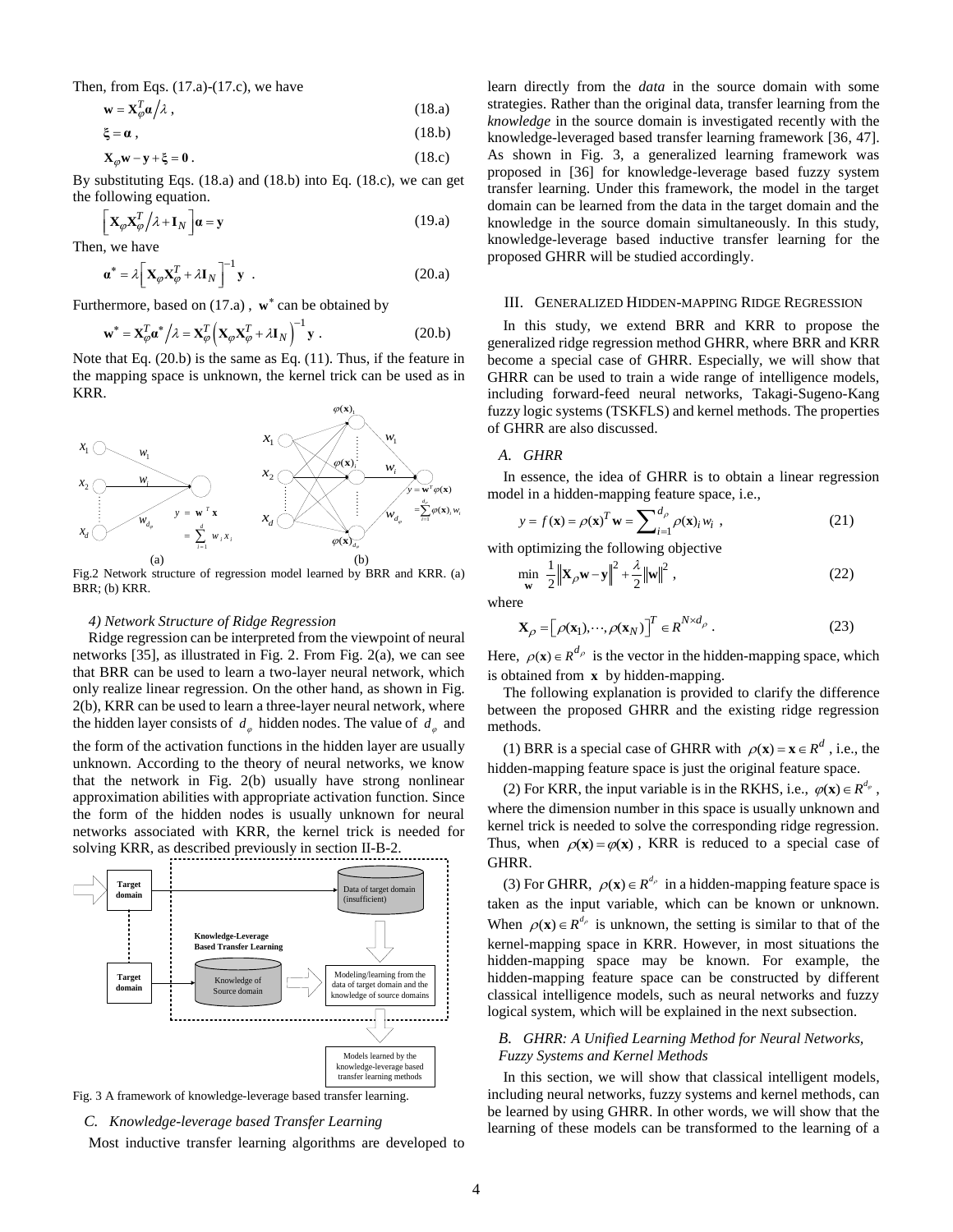linear regression model in a hidden-mapping feature space.

*1) GHRR for Feedforward Neural Networks:* Consider a multiple hidden-layer feedforward neural network (MHFN) with single output, which includes an input layer, *M* hidden layers and an output layer. This MHFN can be viewed as a generalized signal hidden-layer feedforward neural network with more complicated activation functions in the hidden layer. For a reduced single hidden-layer feedforward neural network (SHFN), the output can be formulated as

$$
y = f(\mathbf{x}) = \sum_{i=1}^{N_M} g_i(\mathbf{x}, \theta_i)^T w_i.
$$
 (24)

As proved in literature [37,38], if the activation functions  $g_i(\mathbf{x}, \theta_i)$  are piecewise continuous, the hidden nodes can be randomly generated independent of the training data and the corresponding network still retain the universal approximation capability. Thus, when the hidden parameters are fixed with the randomly generated hidden nodes, the MHFN training can be taken as a hidden-mapping linear regression problem. Let the hidden mapping function  $\rho(\mathbf{x})$  be

$$
\rho(\mathbf{x}) = [g_1(\mathbf{x}, \theta_1), \dots, g_{N_M}(\mathbf{x}, \theta_{N_M})]^T \in R^{N_M},
$$
\n(25)

Eq. (24) can then be written as

$$
y = f(\mathbf{x}) = \rho(\mathbf{x})^T \mathbf{w},\tag{26}
$$

and it is can be solved directly by using the GHRR method as discussed in Eqs.  $(21)-(23)$ .

*2) GHRR for TSKFLS:* Next, we will show that classical TSKFLS [39] can be trained by using the proposed GHRR. For TSKFLS, the most commonly used fuzzy inference rules are defined as follows.

TSK Fuzzy Rule 
$$
R^k
$$
:

\nIf  $x_1$  is  $A_1^k \wedge x_2$  is  $A_2^k \wedge \cdots \wedge x_d$  is  $A_d^k$ 

\nThen  $f^k(\mathbf{x}) = p_0^k + p_1^k x_1 + \cdots + p_d^k x_d$ ,  $k = 1, \cdots, K$ .

In Eq. (27),  $A_i^k$  is a fuzzy subset subscribed by the input variable  $x_i$  for the *k*th rule; *K* is the number of fuzzy rules, and  $\wedge$ is a fuzzy conjunction operator. Each rule is premised on the input vector  $\mathbf{x} = [x_1, x_2, \dots, x_d]^T \in \mathbb{R}^d$ , and maps the fuzzy sets in the input space  $A^k \subset R^d$  to a varying singleton denoted by  $f^k(\mathbf{x})$ . When *multiplicative conjunction*, *multiplicative implication* and *additive disjunction* are employed respectively as the conjunction

$$
\begin{aligned}\n\text{equation: } \text{d}\mathbf{z} &= \text{displacement of the } \mathbf{z} \text{ is the } \mathbf{z} \text{ is the } \mathbf{z} \text{ is the } \mathbf{z} \text{ is the } \mathbf{z} \text{ is the } \mathbf{z} \text{ is the } \mathbf{z} \text{ is the } \mathbf{z} \text{ is the } \mathbf{z} \text{ is the } \mathbf{z} \text{ is the } \mathbf{z} \text{ is the } \mathbf{z} \text{ is the } \mathbf{z} \text{ is the } \mathbf{z} \text{ is the } \mathbf{z} \text{ is the } \mathbf{z} \text{ is the } \mathbf{z} \text{ is the } \mathbf{z} \text{ is the } \mathbf{z} \text{ is the } \mathbf{z} \text{ is the } \mathbf{z} \text{ is the } \mathbf{z} \text{ is the } \mathbf{z} \text{ is the } \mathbf{z} \text{ is the } \mathbf{z} \text{ is the } \mathbf{z} \text{ is the } \mathbf{z} \text{ is the } \mathbf{z} \text{ is the } \mathbf{z} \text{ is the } \mathbf{z} \text{ is the } \mathbf{z} \text{ is the } \mathbf{z} \text{ is the } \mathbf{z} \text{ is the } \mathbf{z} \text{ is the } \mathbf{z} \text{ is the } \mathbf{z} \text{ is the } \mathbf{z} \text{ is the } \mathbf{z} \text{ is the } \mathbf{z} \text{ is the } \mathbf{z} \text{ is the } \mathbf{z} \text{ is the } \mathbf{z} \text{ is the } \mathbf{z} \text{ is the } \mathbf{z} \text{ is the } \mathbf{z} \text{ is the } \mathbf{z} \text{ is the } \mathbf{z} \text{ is the } \mathbf{z} \text{ is the } \mathbf{z} \text{ is the } \mathbf{z} \text{ is the } \mathbf{z} \text{ is the } \mathbf{z} \text{ is the } \mathbf{z} \text{ is the } \mathbf{z} \text{ is the } \mathbf{z} \text{ is the } \mathbf{z} \text{ is the } \mathbf{z} \text{ is the } \mathbf{z} \text{ is the } \mathbf{z} \text{ is the } \mathbf{z} \text{ is the } \mathbf{z
$$

where  $\mu^k(x)$  and  $\tilde{\mu}^k(x)$  denote the fuzzy membership and the normalized fuzzy membership associated with the fuzzy set  $A^k$ . These two memberships can be calculated with

$$
\mu^{k}(\mathbf{x}) = \prod_{i=1}^{d} \mu_{A_{i}^{k}}(x_{i}),
$$
\n
$$
\tilde{\mu}^{k}(\mathbf{x}) = \mu^{k}(\mathbf{x}) / \sum_{k'=1}^{K} \mu^{k'}(\mathbf{x}).
$$
\n(29.1)

Here, clustering technique is commonly used to set the parameters of the antecedents. When the antecedents of the TSKFLS are determined, we can consider the learning of TSKFLS as the hidden-mapping linear regression below,

$$
y = f(\mathbf{x}) = \rho(\mathbf{x})^T \mathbf{w}
$$
 (30)

with

$$
\rho(\mathbf{x}) = \left[ (\tilde{\mathbf{x}}^1)^T, (\tilde{\mathbf{x}}^2)^T, \cdots, (\tilde{\mathbf{x}}^K)^T \right]^T \in R^{K(d+1)}
$$
(31.a)

$$
\tilde{\mathbf{x}}^k = \tilde{\mu}^k(\mathbf{x}) \mathbf{x}_e, \qquad (31.b)
$$

$$
\mathbf{x}_e = (1, \mathbf{x}^T)^T \tag{31.c}
$$

$$
\mathbf{w} = \left[ (\mathbf{p}^1)^T , (\mathbf{p}^2)^T , \cdots , (\mathbf{p}^K)^T \right]^T , \tag{31.d}
$$

$$
\mathbf{p}^k = (p_0^k, p_1^k, \cdots, p_d^k)^T.
$$
 (31.e)

Thus, the TSKFLS can be solved directly by using the GHRR method as described in Eqs. (21)-(23).

In particular, from the viewpoint of neural networks, TSKFLS can be viewed as the corresponding fuzzy neural network. As in the case of neural networks, we can transform TSKFLS into the generalized SHFN with the specified hidden nodes, where the activation functions in the hidden layer are defined as

$$
g_j(\mathbf{x}, \theta_j) = \tilde{\mu}^k(\mathbf{x}) x_{ei},
$$
  
\n
$$
j = (k-1)(d+1) + i, \quad k = 1, ..., K, \quad i = 1, ..., d+1.
$$
 (32)

Comparing Eq. (31.a) with Eq. (32), it is obvious that the following

equation is satisfied.  
\n
$$
\rho(\mathbf{x}) = \left[ g_1(\mathbf{x}, \theta_1), g_2(\mathbf{x}, \theta_2), \cdots, g_{K(d+1)}(\mathbf{x}, \theta_{K(d+1)}) \right]^T \in R^{K(d+1)}.
$$

It has been proved in literature [37, 38] that from the viewpoint of neural networks, the activation functions can also be randomly generated and the corresponding fuzzy neural networks are still universal approximators. Thus, once the hidden nodes, i.e. the antecedents of TSKFLS, are fixed by random generation or other techniques such as clustering technique, the learning of TSKFLS can be regarded as a hidden-mapping linear regression problem and solved directly by using the GHRR method proposed in Eqs. (21)-(23).

*3) GHRR for Kernel Methods:* Kernel methods have been studied extensively and SVM is the most classical one. SVM is used to solve a linear model in RKHS based on statistical learning theory. For the proposed GHRR method, if the hidden-mapping is unknown in the RKHS, we only need to solve the linear model in RKHS in a way similar to that achieved by KRR [33,34] (see the review of KBB in section II-B-2). In this case, the GHRR can be easily used to train the kernel methods.

#### *C. Optimization of GHRR*

The objective function of GHRR in Eq. (22) can be solved efficiently in various ways depending on the condition of the hidden-mapping  $\rho(\mathbf{x})$ . Here, we discuss the different cases as follows.

*1) Case 1:*  $\rho(\mathbf{x})$  *is known:* In this case, we can obtain explicit values of the data  $\rho(\mathbf{x})$  in the hidden-mapping space. For example,  $\rho(\mathbf{x})$  can be constructed by neural networks or fuzzy logic systems. The solution for the model parameter **w** can then be obtained in a similar form as that shown in Eqs. (5) and (9), i.e.,

$$
\mathbf{w}^* = \left(\mathbf{X}_{\rho}^T \mathbf{X}_{\rho} + \lambda \mathbf{I}_{d_{\rho}}\right)^{-1} \mathbf{X}_{\rho}^T \mathbf{y},
$$
\n(33.a)

where  $\mathbf{X}_{\rho}^T \mathbf{X}_{\rho} + \lambda \mathbf{I}_{d_{\rho}}$  is a  $d_{\rho} \times d_{\rho}$  matrix. If the  $d_{\rho}$  is small, the computation of the inverse of this matrix is very efficient. Otherwise, if the size of dataset is much smaller than the dimensionality  $d_{\rho}$ , we can instead solve GHRR more efficiently using the approach discussed in Eqs. (11) and (20), i.e.,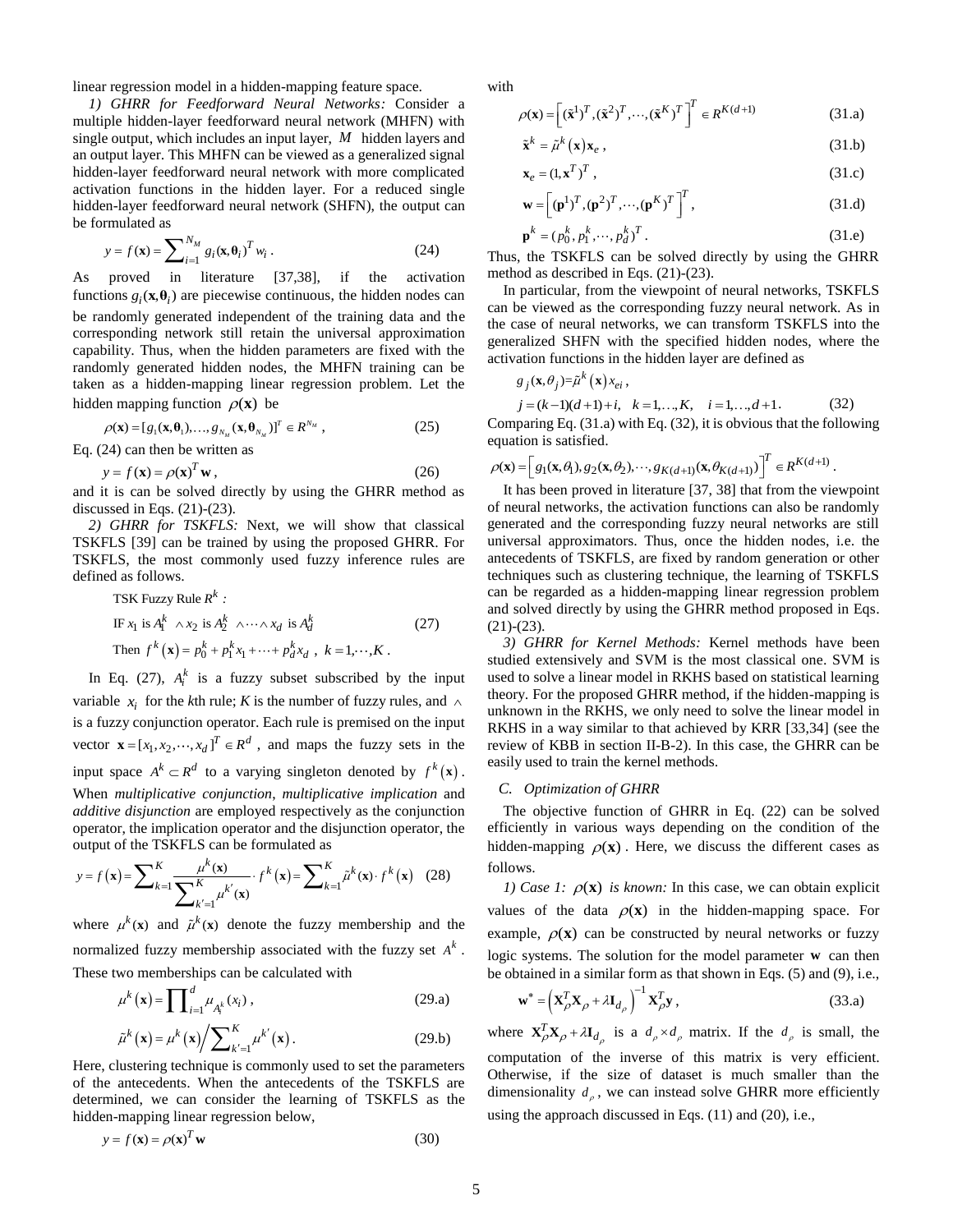$$
\mathbf{a}^* = \lambda \Big[ \mathbf{X}_{\rho} \mathbf{X}_{\rho}^T + \lambda \mathbf{I}_N \Big]^{-1} \mathbf{y} \quad , \tag{33.b}
$$

$$
\mathbf{w}^* = \frac{1}{\lambda} \mathbf{X}_{\rho}^T \mathbf{\alpha}^* = \mathbf{X}_{\rho}^T \Big( \mathbf{X}_{\rho} \mathbf{X}_{\rho}^T + \lambda \mathbf{I}_N \Big)^{-1} \mathbf{y} ,
$$
 (33.c)

where  $X_{\rho}^{T}X_{\rho} + \lambda I_{N}$  is an  $N \times N$  matrix. If N is small, the computation of the inverse of this matrix can be very efficient.

2) Case 2:  $\rho(\mathbf{x})$  is unknown: In this case, explicit formulation of the data  $\rho(\mathbf{x})$  in the hidden-mapping space cannot be obtained and thus **w** cannot be specified explicitly. Kernel trick is then needed to obtain the final decision function  $f(\mathbf{x})$ . While the introduction of kernel trick to the solution strategy in (33.a) is difficult, it can be achieved conveniently with the solution strategy in (33.c). Following the approach described in Eqs. (12)-(14), we can obtain the decision function  $f(\mathbf{x})$  as follows,

$$
\boldsymbol{\alpha}^* = \lambda \big[ \Omega_{GHRR} + \lambda \mathbf{I}_N \big]^{-1} \mathbf{y} \tag{34.3}
$$

$$
\mathbf{w}^* = \frac{1}{\lambda} \mathbf{X}_{\rho}^T \mathbf{a}^* = \mathbf{X}_{\rho}^T \left[ \mathbf{\Omega}_{GHRR} + \lambda \mathbf{I}_N \right]^{-1} \mathbf{y} ,
$$
 (34.b)  

$$
\mathbf{y} = \rho(\mathbf{x})^T \mathbf{w}^* = \rho(\mathbf{x})^T \mathbf{X}^T \left[ \mathbf{\Omega}_{CHRR} + \lambda \mathbf{I}_N \right]^{-1} \mathbf{y}
$$

$$
f(\mathbf{x}) = \rho(\mathbf{x})^T \mathbf{w}^* = \rho(\mathbf{x})^T \mathbf{X}_{\rho}^T \left[ \mathbf{\Omega}_{GHRR} + \lambda \mathbf{I}_N \right]^{-1} \mathbf{y}
$$
  
= 
$$
\begin{bmatrix} K(\mathbf{x}, \mathbf{x}_1) \\ \vdots \\ K(\mathbf{x}, \mathbf{x}_N) \end{bmatrix}^T \left[ \mathbf{\Omega}_{GHRR} + \lambda \mathbf{I}_N \right]^{-1} \mathbf{y}.
$$
 (34.c)

where  $\Omega_{GHRR} = \mathbf{X}_{\rho} \mathbf{X}_{\rho}^T$  with  $\Omega_{GHRR \ i,j} = \rho(\mathbf{x}_i)^T \rho(\mathbf{x}_j) = K(\mathbf{x}_i, \mathbf{x}_j)$ and  $K(\mathbf{x}_i, \mathbf{x}_j)$  denotes the kernel function. Hence, GHRR is equivalent to KRR in this particular case, as discussed in section II-B-2.

# *D. Algorithm of the GHRR*

Based on the solution of GHRR described above, the details of the proposed algorithm for GHRR are given below. *Algorithm of the GHRR*

| Algoranm of the Official |                                     |  |
|--------------------------|-------------------------------------|--|
|                          | Case 1: The hidden-mapping is known |  |

| Step 1: | Calculate the model parameter $w^*$ using Eq. (33.a) or Eq. |  |
|---------|-------------------------------------------------------------|--|
|         | (33.c).                                                     |  |

Step 2: Calculate the output of the testing data using the decision function  $f(\mathbf{x}) = \rho(\mathbf{x})^T \mathbf{w}^*$ .

**Case 2: The hidden-mapping is unknown and kernel trick is adopted**

- Step 1: Calculate  $\alpha$  using Eq. (34.a).
- Step 2: Calculate the output of the testing data using the decision function in Eq. (34.c).

*Remark 1*. For the proposed GHRR algorithm, if the hidden-mapping is known, when the number of the training data is larger than the number of features in the hidden-mapping space, i.e.,  $(N>> d<sub>\rho</sub>)$ , it is more efficient to use Eq. (33.a) rather than Eq.

(33.c) considering the computational complexity of matrix inverse; otherwise, Eq. (33.c) is used.

# *E. Classification*

GHRR is originally developed for regression. Similar to other regression methods like radial basis function neural network (RBF-NN), additional strategies are required when GHRR and the proposed TGHRR (to be discussed in section IV) are used for classification. One of the commonly used approaches is to use the regression function to approximate the class labels in the corresponding classification task. Once the model is trained, a future testing sample can be tested and the label, which is nearest

to the model output, is taken as the label of the given testing sample. Here, a more effective strategy enabling the use of regression method for classification is introduced in detail as follows.

The idea of the strategy is to use a multiple output function for the classification task. For a given classification dataset including *m* classes,  $\{x_i, y_i\}$ ,  $y_i \in \{1, \dots, m\}$ ,  $i = 1, \dots, N$ , we will construct a multi-output regression dataset  $\{x_i, \tilde{y}_i\}$ . If the original class label is  $y_i = p$  ( $1 \le p \le m$ ) for the *i*th training sample in  $\{x_i, y_i\}$ , the corresponding output vector containing *m* outputs in the constructed multi-output regression dataset  $\{x_i, \tilde{y}_i\}$  is defined as

$$
\tilde{\mathbf{y}}_i = [0, \cdots, 0, 1, 0, \cdots, 0]^T \in \mathbb{R}^m
$$
.

In this output vector, only the *p*th element of  $\tilde{\mathbf{y}}_i$  is one, while the rest of the elements are set to zero.

With the corresponding multi-output regression dataset, a multi-output regression model will be trained. Once the trained model is obtained, for a given testing sample the output vector obtained by the trained model can be expressed as  $\tilde{\mathbf{v}}^{\text{model}} = \mathbf{v}^{\text{model}} \dots \mathbf{v}^{\text{model}} \dots \mathbf{v}^{\text{model}}$ 

$$
\tilde{\mathbf{y}}_i^{\text{model}} = [y_{i,1}^{\text{model}}, \cdots, y_{i,l}^{\text{model}}, \cdots, y_{i,m}^{\text{model}}]^T.
$$

Then the predicted class label of the testing sample is the index of the element having the highest value in the output vector. For example, if  $y_{i,l}^{\text{model}}$  ( $1 \le l \le m$ ) has the highest value among all the elements in the vector  $\tilde{\mathbf{y}}_i^{\text{model}}$ , i.e.,  $\{y_{i,j}^{\text{model}}\}$ ,  $j = 1, \dots, m$ , the final predicted class label of the testing sample will be *l* .

# IV. TGHRR

For the proposed GHRR, our ultimate goal is to develop the corresponding transfer learning method TGHRR for the inductive transfer learning task. In particular, the knowledge-leverage based transfer learning mechanism is introduced to the GHRR and the algorithm is presented below.

# *A. Objective Function for TGHRR*

Based on the knowledge-leverage based transfer learning framework described in section II-C, the following generalized objective function is proposed for TGHRR.

$$
\min_{\Theta} J_{TGHRR} = J_{\Lambda}(\Theta) + J_{\Lambda}(\Theta; \tilde{\Theta}) , \qquad (35)
$$

where Eq. (35) consists of two parts which are explained below.

(1) The first part,  $J_t$ , inherits from the GHRR directly, which is

used to train the model by the data in the target domain.

(2) The second part,  $J_s$ , is developed for knowledge leverage from the source domain. For the design of the TGHRR, this part is varied and depends on the specified knowledge-leverage strategies adopted.

With the general objective in Eq. (35), we propose the explicit objective function below

$$
\min_{\mathbf{w}} \quad \frac{1}{2} \left\| \mathbf{X}_{\rho} \mathbf{w} - \mathbf{y} \right\|^2 + \frac{\lambda_0}{2} \left\| \mathbf{w} \right\|^2 + \frac{\lambda_1}{2} \left\| \mathbf{w} - \mathbf{w}_s \right\|^2, \tag{36.3}
$$

or equivalently,

$$
\min_{\mathbf{w}, \xi} \frac{1}{2} \sum_{i=1}^{N} \xi_i^2 + \frac{\lambda_0}{2} ||\mathbf{w}||^2 + \frac{\lambda_1}{2} ||\mathbf{w} - \mathbf{w}_s||^2,
$$
\n(36.b)\n  
s.t.  $\rho(\mathbf{x}_i)^T \mathbf{w} = y_i - \xi_i, \ i = 1, ..., N.$ 

In Eq. (36), the first two terms are inherited from the GHRR directly, which are used to learn from the data in the target domain,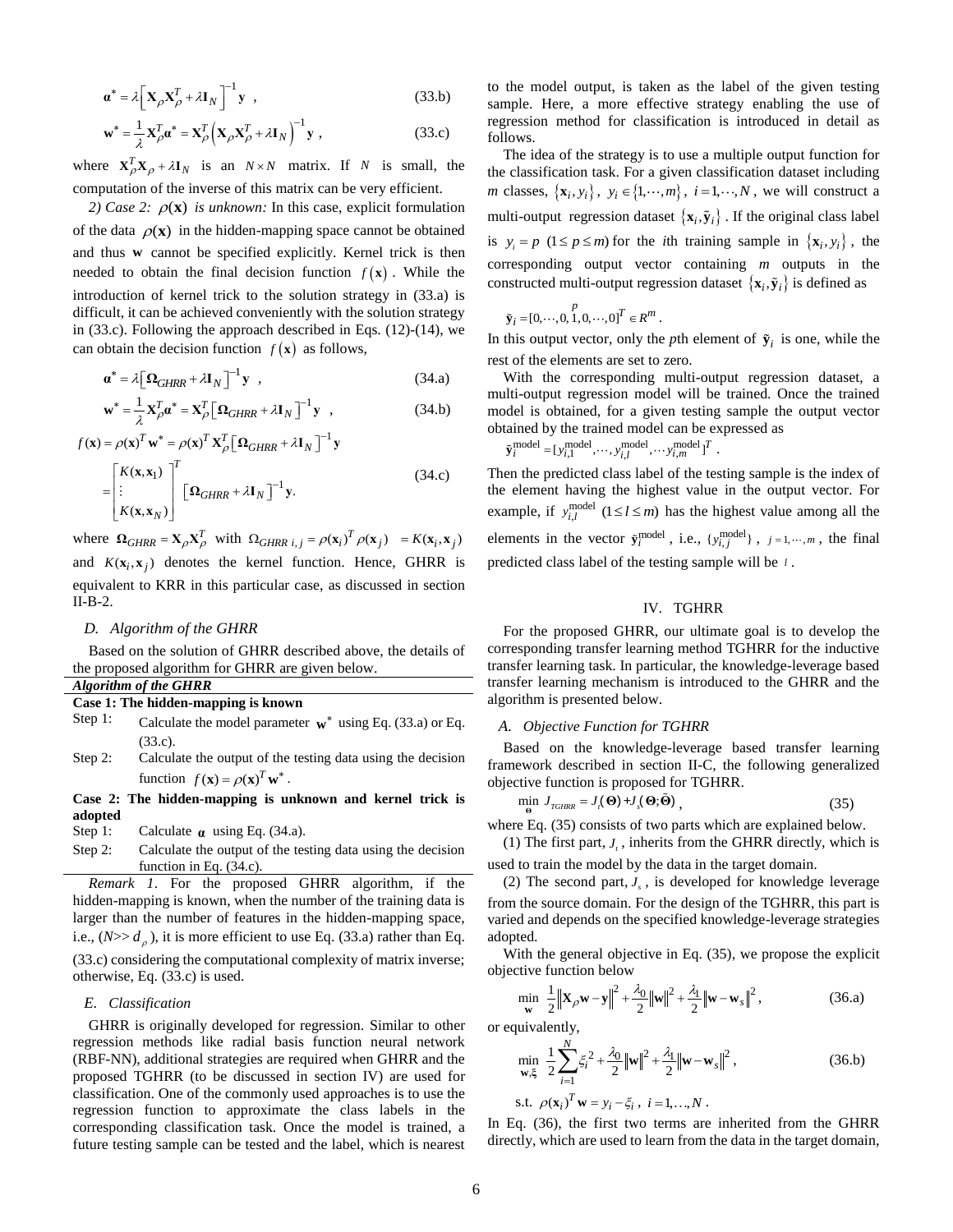while the third term is used to learn from the knowledge, i.e., the model parameters **w***s* , from the source domain, where the model parameter **w***s* is assumed to be knowledge available from the source domain.

#### *B. Optimization of TGHRR*

For simplicity, we use Eq. (36.b) to derive the solutions of the two proposed objective functions in Eqs. (36.a) and (36.b). The corresponding Lagrangian function of Eq. (36.b) can be expressed as

as  
\n
$$
L_{TGHRR}(\mathbf{w}, \xi_i, \alpha_i) = \frac{1}{2} \sum_{i=1}^{N} \xi_i^2 + \frac{\lambda_0}{2} ||\mathbf{w}||^2 + \frac{\lambda_1}{2} ||\mathbf{w} - \mathbf{w}_s||^2
$$
\n
$$
- \sum_{i=1}^{N} \alpha_i (\mathbf{p}(\mathbf{x}_i)^T \mathbf{w} - t_i + \xi_i)
$$
\n(37)

Based on the KKT theorem, the following KKT optimality conditions are given:

$$
\partial L_{TGHRR}/\partial \mathbf{w} = 0 \implies \lambda_0 \mathbf{w} + \lambda_1 (\mathbf{w} - \mathbf{w}_s) - \sum_{i=1}^{N} \alpha_i \mathbf{p}(\mathbf{x}_i) = \mathbf{0} \,, \tag{38.3}
$$

$$
\frac{\partial L_{TGHRR}}{\partial \xi_i} = 0 \Longrightarrow \mathbf{\alpha} = \xi, \, i = 1, \dots, N \,, \tag{38.b}
$$

 $\partial L_{TGHRR}/\partial \alpha_i = 0 \Rightarrow \rho(\mathbf{x}_i)^T \mathbf{w} - y_i + \xi_i = 0, \ i = 1, ..., N.$  (38.c) Then, from Eqs. (38.a)-(38.c), we have

$$
\mathbf{w} = \lambda_1 \mathbf{w}_s / (\lambda_0 + \lambda_1) + \mathbf{X}_\rho^T \alpha / (\lambda_0 + \lambda_1) ,
$$
 (39.a)

 $\xi = \alpha$ , (39.b)

$$
\mathbf{X}_{\rho}\mathbf{w} - \mathbf{y} + \xi = 0 \; , \; i = 1,...,N \; . \tag{39.c}
$$

The solution of the proposed TGHRR can then be calculated efficiently in different ways depending on the hidden mapping  $\rho$ (**x**) and the training conditions.

*1)* Case 1:  $\rho(\mathbf{x})$  is known and the number of training data is *small.*

In this case, the solution of TGHRR can be calculated efficiently as follows. By substituting Eqs. (39.a) and (39.b) into Eq. (39.c), we obtain

$$
\left[\frac{1}{\lambda_0 + \lambda_1} \mathbf{X}_{\rho} \mathbf{X}_{\rho}^T + \mathbf{I}_N \right] \mathbf{a} = \mathbf{y} - \frac{\lambda_1}{\lambda_0 + \lambda_1} \mathbf{X}_{\rho} \mathbf{w}_s. \tag{40}
$$

With Eq. (40), the solution for  $\alpha$  is given by

$$
\mathbf{a}^* = \left[\frac{1}{\lambda_0 + \lambda_1} \mathbf{X}_{\rho} \mathbf{X}_{\rho}^T + \mathbf{I}_N\right]^{-1} \left(\mathbf{y} - \frac{\lambda_1}{\lambda_0 + \lambda_1} \mathbf{X}_{\rho} \mathbf{w}_s\right). \tag{41.1}
$$

Then, we can calculate **w** using (39.a) as follows.  
\n
$$
\mathbf{w}^* = \frac{\lambda_1 \mathbf{w}_s}{\lambda_0 + \lambda_1} + \frac{\mathbf{X}_{\rho}^T}{\lambda_0 + \lambda_1} \left[ \frac{1}{\lambda_0 + \lambda_1} \mathbf{X}_{\rho} \mathbf{X}_{\rho}^T + \mathbf{I}_{N} \right]^{-1} \left( \mathbf{y} - \frac{\lambda_1}{\lambda_0 + \lambda_1} \mathbf{X}_{\rho} \mathbf{w}_s \right)
$$
\n
$$
= \frac{\lambda_1 \mathbf{w}_s}{\lambda_0 + \lambda_1} + \mathbf{X}_{\rho}^T \left[ \mathbf{X}_{\rho} \mathbf{X}_{\rho}^T + (\lambda_0 + \lambda_1) \mathbf{I}_{N} \right]^{-1} \left( \mathbf{y} - \frac{\lambda_1}{\lambda_0 + \lambda_1} \mathbf{X}_{\rho} \mathbf{w}_s \right).
$$
\n(41.b)

The final output of the hidden-mapping linear regression model can be formulated as

$$
f(\mathbf{x}) = \rho(\mathbf{x})^T \mathbf{w}^*,\tag{42}
$$

with  $w^*$  obtained in Eq. (41.b).

2) Case 2:  $\rho(\mathbf{x})$  is known and the number of dimensionality of  $\rho(\mathbf{x})$  is small.

In this case, the solution of TGHRR can be calculated efficiently by first obtaining **ξ** using Eqs. (39.a) and (39.b), i.e.,

$$
\xi = (\lambda_0 + \lambda_1) \left[ \mathbf{X}_{\rho}^T \right]^+ \left[ \mathbf{w} - \frac{\lambda_1 \mathbf{w}_s}{\lambda_0 + \lambda_1} \right],\tag{43}
$$

with  $\mathbf{x}_{\rho}^{T}$  $\left[\mathbf{X}_{\rho}^{T}\right]^{+}$  as the pseudo-inverse of  $\mathbf{X}_{\rho}^{T}$ . Substituting Eq. (43) into Eq. (39.c), we have

Eq. (39.6), we have  
\n
$$
\mathbf{X}_{\rho} \mathbf{w} - \mathbf{y} + (\lambda_0 + \lambda_1) \left[ \mathbf{X}_{\rho}^T \right]^+ \left[ \mathbf{w} - \frac{\lambda_1 \mathbf{w}_s}{\lambda_0 + \lambda_1} \right] = \mathbf{0} , \qquad (44)
$$

and then we can get

$$
\mathbf{w}^* = \left[ \mathbf{X}_{\rho}^T \mathbf{X}_{\rho} + (\lambda_0 + \lambda_1) \mathbf{I}_{d_{\rho}} \right]^{-1} \left( \mathbf{X}_{\rho}^T \mathbf{y} + \lambda_1 \mathbf{w}_s \right). \tag{45}
$$

Furthermore, the output of the hidden-mapping linear regression model can be formulated as

$$
f(\mathbf{x}) = \rho(\mathbf{x})^T \mathbf{w}^*,\tag{46}
$$

with  $w^*$  obtained in Eq. (45).

3) Case 3:  $\rho(\mathbf{x})$  is unknown.

When the hidden mapping  $\rho(\mathbf{x})$  is unknown,  $\mathbf{w}^*$  cannot be calculated directly as in the two previous cases with Eq. (41.b) or Eq. (45). However, when the Mercer kernel is adopted, the output of the hidden-mapping linear regression model can be computed accordingly. From Eq. (41.a), we know that

$$
\mathbf{a} = \left[ \frac{1}{\lambda_0 + \lambda_1} \mathbf{X}_{\rho} \mathbf{X}_{\rho}^T + \mathbf{I}_N \right]^{-1} \left( \mathbf{y} - \frac{\lambda_1}{\lambda_0 + \lambda_1} \mathbf{X}_{\rho} \mathbf{w}_s \right). \tag{47}
$$

Since  $\mathbf{w}_s$  is the parameter of the hidden-mapping linear model learned in the source domain by GHRR, according to Eqs. (33.a) and (33.b), it can be expressed as

$$
\mathbf{w}_s = \mathbf{X}_{\rho,s}^T \mathbf{a}_s / \lambda_s \tag{48.3}
$$

$$
\boldsymbol{\alpha}_s = \lambda_s \bigg[ \mathbf{X}_{\rho,s} \mathbf{X}_{\rho,s}^T + \lambda_s \mathbf{I}_{Ns} \bigg]^{-1} \mathbf{y}_s
$$
 (48.b)

Here,  $X_{\rho,s}$  is the matrix constructed using the data in the source domain by Eq. (23);  $\lambda_s$  is the regularization parameter used in the source domain. Since  $\rho(x)$  is unknown, we express Eq. (48.b) as

$$
\boldsymbol{a}_s = \lambda_s \left[ \boldsymbol{\Omega}_{GHRR,s} + \lambda_s \mathbf{I}_{Ns} \right]^{-1} \mathbf{y}_s \quad , \tag{48.c}
$$

with  $\Omega_{GHRR,s} = [K(\mathbf{x}_{i,s}, \mathbf{x}_{j,s})]_{N_s \times N_s}$ . Meanwhile, substituting Eq.

(48.a) into Eq. (47), we have  
\n
$$
\boldsymbol{\alpha}^* = \left[ \frac{1}{\lambda_0 + \lambda_1} \mathbf{X}_{\rho} \mathbf{X}_{\rho}^T + \mathbf{I}_N \right]^{-1} \left( \mathbf{y} - \frac{\lambda_1}{\lambda_0 + \lambda_1} \cdot \frac{1}{\lambda_s} \cdot \mathbf{X}_{\rho} \mathbf{X}_{\rho, s}^T \boldsymbol{\alpha}_s \right). \quad (49. a)
$$

Furthermore, as 
$$
\rho(\mathbf{x})
$$
 is unknown, Eq. (49.a) can be expressed as  
\n
$$
\mathbf{a}^* = \left[ \frac{1}{\lambda_0 + \lambda_1} \Omega_{GHRR,t} + \mathbf{I}_N \right]^{-1} \left( \mathbf{y} - \frac{\lambda_1}{\lambda_0 + \lambda_1} \cdot \frac{1}{\lambda_s} \cdot \Omega_{GRRR,ts} \mathbf{a}_s \right)
$$
\n(49.b)\nwith\n
$$
\Omega_{GHRR,t} = \left[ K(\mathbf{x}_{i,t}, \mathbf{x}_{j,t}) \right]_{N_t \times N_t}
$$

 $\Omega_{GRRR,ts} = [K(\mathbf{x}_{i,t}, \mathbf{x}_{j,s})]_{N_t \times N_s}$ . Then, according to Eq. (41.b), we have

have  
\n
$$
\mathbf{w}^* = \frac{\lambda_1 \mathbf{w}_s}{\lambda_0 + \lambda_1} + \frac{\mathbf{X}_{\rho}^T \mathbf{a}^*}{\lambda_0 + \lambda_1} = \frac{\lambda_1}{\lambda_0 + \lambda_1} \frac{1}{\lambda_s} \mathbf{X}_{\rho,s}^T \mathbf{a}_s + \frac{1}{\lambda_0 + \lambda_1} \mathbf{X}_{\rho}^T \mathbf{a}^*.
$$
 (50)

Finally, the decision function of the hidden-mapping linear model can be expressed as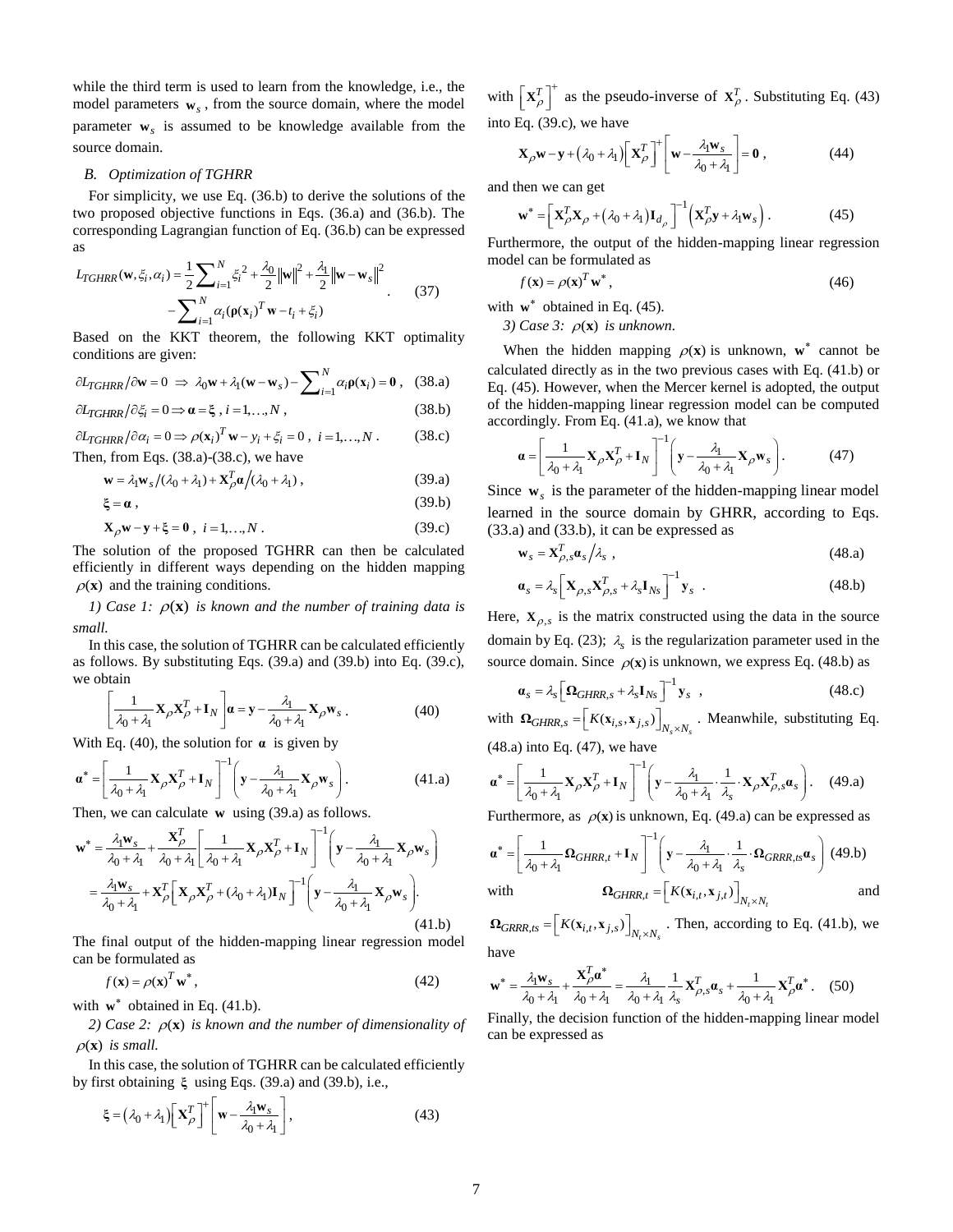$$
f(\mathbf{x}) = \rho(\mathbf{x})^T \mathbf{w}^* = \frac{\lambda_1}{\lambda_0 + \lambda_1} \frac{1}{\lambda_s} \rho(\mathbf{x})^T \mathbf{X}_{\rho,s}^T \mathbf{\alpha}_s + \frac{1}{\lambda_0 + \lambda_1} \rho(\mathbf{x})^T \mathbf{X}_{\rho}^T \mathbf{\alpha}^*
$$
  
\n
$$
= \frac{\lambda_1}{\lambda_0 + \lambda_1} \frac{1}{\lambda_s} \left( \mathbf{X}_{\rho,s} \rho(\mathbf{x}) \right)^T \mathbf{\alpha}_s + \frac{1}{\lambda_0 + \lambda_1} \left( \mathbf{X}_{\rho} \rho(\mathbf{x}) \right)^T \mathbf{\alpha}^*
$$
  
\n
$$
= \frac{\lambda_1}{\lambda_0 + \lambda_1} \frac{1}{\lambda_s} \left[ \begin{array}{c} K(\mathbf{x}_{1,s}, \mathbf{x}) \\ \vdots \\ K(\mathbf{x}_{Ns,s}, \mathbf{x}) \end{array} \right]^T \mathbf{\alpha}_s + \frac{1}{\lambda_0 + \lambda_1} \left[ \begin{array}{c} K(\mathbf{x}_{1,t}, \mathbf{x}) \\ \vdots \\ K(\mathbf{x}_{Nt,t}, \mathbf{x}) \end{array} \right]^T \mathbf{\alpha}^*.
$$
  
\n(51)

# *C. Algorithm of TGHRR*

Based on the solution of TGHRR above, the details of the proposed algorithm of TGHRR are presented below.

# *Algorithm of TGHRR*

| Case 1: | The hidden mapping is known                                        |
|---------|--------------------------------------------------------------------|
| Step 1: | Obtain the knowledge from the source domain, <i>i.e.</i> , the     |
|         | model parameter $\mathbf{w}_s$ and the parameters of the hidden    |
|         | nodes in the source domain.                                        |
| Step 2: | Calculate the model parameter $w^*$ in the target domain           |
|         | by using Eq. $(41.b)$ or Eq. $(45)$ .                              |
| Step 3: | Calculate the output of the testing data by using Eq. (42)         |
|         | or Eq. $(46)$ .                                                    |
| Case 2: | The hidden mapping is unknown and kernel is                        |
|         | adopted                                                            |
| Step 1: | Obtain the knowledge and data from the source domain,              |
|         | i.e., $\mathbf{a}_s, \lambda_s$ , and $D_s = {\mathbf{x}_{i,s}}$ . |
| Step 2: | Calculate $\alpha^*$ by using Eq. (49.b).                          |
| Step 3: | Calculate the output of the testing data by using Eq. (51).        |

*Remark2*. For the proposed TGHRR algorithm, if the hidden mapping is known, when the number of the training data is larger than the number of dimensionality of the hidden-mapping features, i.e.,  $(N>> d<sub>\rho</sub>)$ , obtaining the solution with Eq. (41) is more efficient than that with Eq. (45) considering the computational complexity of matrix inverse; otherwise, Eq. (45) is more efficient.

*Remark3*. When the hidden mapping is known, only the knowledge **w***s* is used for transfer learning and the data in the source domain is not required. This means that the proposed algorithm has good privacy protection ability for the data in the source domain. However, if the hidden feature mapping is unknown, the data in the source is also required, as shown in Eqs. (50) and (51), in order to effectively implement transfer learning. In this case, the proposed algorithm can no longer protect the privacy of the data in the source domain.

#### V. EXPERIMENTS

Three sets of experiments were conducted to comprehensively evaluate the performance of the proposed GHRR and TGHRR algorithms. The first two experiments studied their performance on two regression datasets, i.e., a synthetic dataset and a real-world biomechanical process modeling dataset. The last experiment was carried out on real-world text classification datasets, i.e., email spam filtering text datasets.

#### *A. Experimental Setup*

*1) Methods for Comparison*: *The performance of the proposed algorithms were compared with a number of existing classical*  *non-transfer learning and inductive transfer learning algorithms as listed in Tables III and IV, respectively.*

TABLE III NON-TRANSFER LEARNING METHODS USED FOR PERFORMANCE

| <b>Method</b>          | <b>Description</b>                                                 | <b>Task</b> |
|------------------------|--------------------------------------------------------------------|-------------|
| <b>GHRR: SHFN(RBF)</b> | GHRR used for training single<br>hidden-layer neural networks with |             |
|                        | RBF-type hidden nodes                                              |             |
| GHRR: SHFN(Sigm)       | GHRR used for training single                                      |             |
|                        | hidden-layer neural networks with                                  |             |
|                        | Sigmoid-type hidden nodes                                          |             |
| <b>GHRR: MHFN(RBF)</b> | GHRR used for training multiple                                    |             |
|                        | hidden-layers neural networks with                                 | Class       |
|                        | RBF-type hidden nodes                                              | and         |
| GHRR: MHFN(Sigm)       | GHRR used for training multiple                                    |             |
|                        | hidden-layers neural networks with                                 | $Reg*$      |
|                        | Sigmoid -type hidden nodes                                         |             |
| GHRR: TSKFLS(RBF)      | GHRR used for training TSK fuzzy                                   |             |
|                        | logic systems with the RBF-type                                    |             |
|                        | membership function                                                |             |
| GHRR: RR(RBF)          | GHRR used for training kernel ridge                                |             |
|                        | regression with the RBF-type kernel                                |             |
|                        | function                                                           |             |
| <b>RBF-NN</b> [40]     | RBF neural network based on the back                               | Reg         |
|                        | propagation learning algorithm                                     |             |
| L2-TSKFLS [41]         | L2-norm TSK-type fuzzy logic system                                |             |
|                        | learning algorithm                                                 |             |
| <b>LS-SVR</b> [42]     | Least square support vector regression                             |             |
| <b>KNN</b> [43]        | K near neighbors classifier                                        | Class       |
| C-SVM [44]             | C-support vector machine                                           |             |

\*Class and Reg denote classification and regression respectively.

TABLE IV INDUCTIVE TRANSFER LEARNING METHODS USED FOR PERFORMANCE COMPARISON

| <b>Method</b>       | <b>Description</b>                                                            | <b>Task</b> |
|---------------------|-------------------------------------------------------------------------------|-------------|
| TGHRR: SHFN(RBF)    |                                                                               |             |
| TGHRR: SHFN(Sigm)   |                                                                               | Class       |
| TGHRR: MHFN(RBF)    | Transfer version of GHRR used for                                             | and         |
| TGHRR: MHFN(Sigm)   | training different models.                                                    | $Reg*$      |
| TGHRR: TSKFLS(RBF)  |                                                                               |             |
| TGHRR: KRR(RBF)     |                                                                               |             |
| TrAdaBoost          | Transfer AdaBoost based on<br>the                                             |             |
| $(LS-SVR+RBF)$ [25] | LS-SVR learner with the RBF-type                                              |             |
|                     | kernel function for regression                                                |             |
| <b>HiRBF</b> [45]   | Bayesian transfer learning<br>for                                             | Reg         |
|                     | nonlinear regression                                                          |             |
| $SVR-AuD$           | Linear programming support vector                                             |             |
| $(LP-SVR+RBF)$ [27] | regression with the RBF-type kernel                                           |             |
|                     | function by using the auxiliary data                                          |             |
| TrAdaBoost          | Transfer AdaBoost based on the                                                |             |
| $(LS-SVC+RBF)$ [25] | LS-SVC learner with the RBF-type                                              |             |
|                     | kernel function for classification                                            |             |
| SVC-AuD (LP-SVC)    | Linear programming support vector                                             | Class       |
| $[27]$              | classification with the RBF-type kernel                                       |             |
|                     | function by using the auxiliary data<br>KNN classification with the auxiliary |             |
| KNN-AuD [27]        | data                                                                          |             |
|                     |                                                                               |             |

\* Class and Reg denote classification and regression respectively.

*2) Parameter Setting:* For all the algorithms, the hyper parameters were determined with the five folds cross-validation (CV) strategy based on the training sets. To save space, the parameter sets are presented in Table II(S) of the Supplementary material.

*3) Datasets:* In the experiments, synthetic and real-word datasets were adopted for performance comparison. The synthetic dataset was adopted for regression task, whereas the real-world datasets were used for regression tasks in biomedical processing modeling and classification tasks in email spam filtering. For all the datasets, each of the attributes of the data inputs was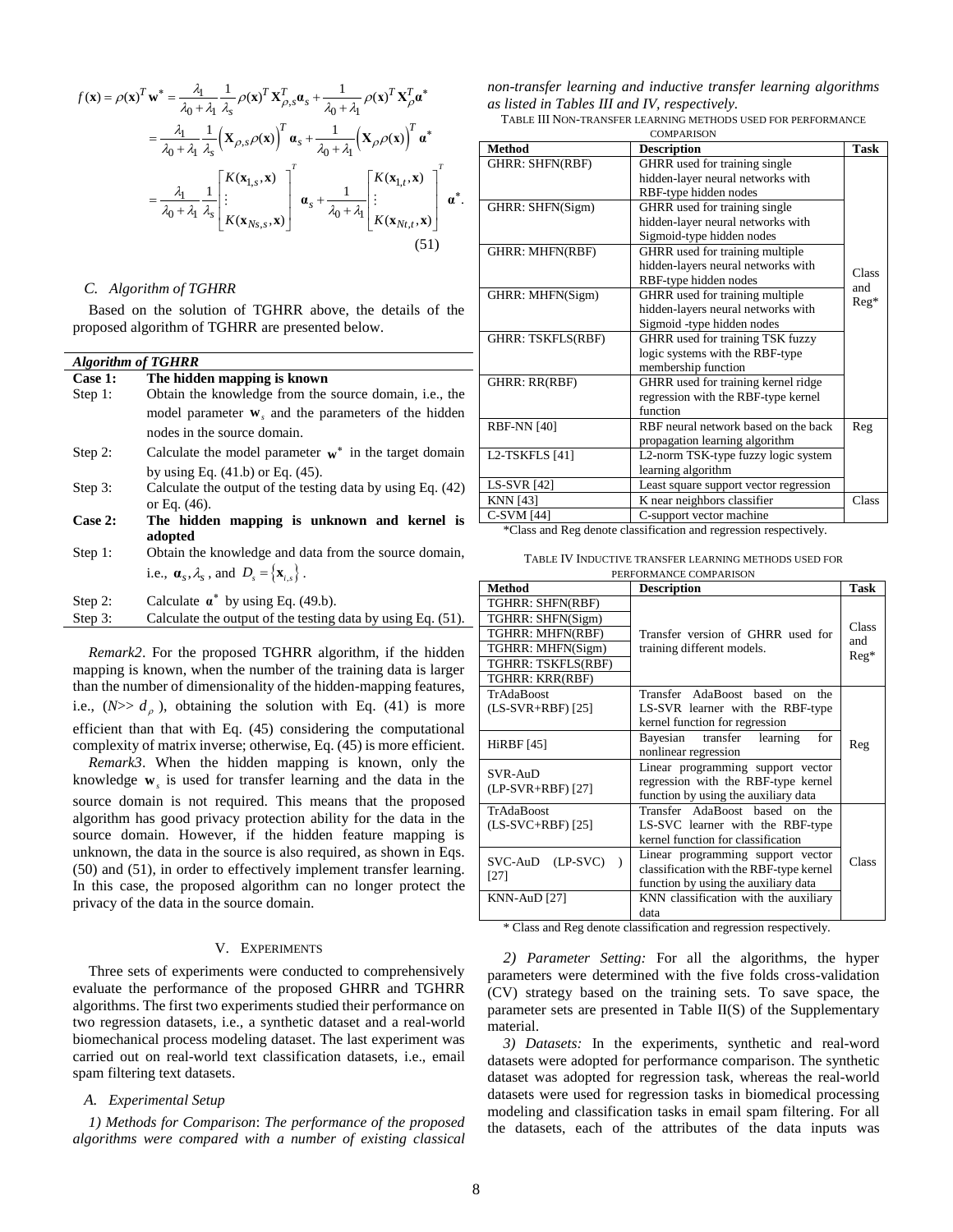normalized into the range [-1, 1]. For the regression datasets, the attributes of the data outputs were also normalized into the range [-1, 1]. The details of these datasets are described in the following subsections respectively.

index

4) *Evaluation Indices:* In all the experiments, the performance  
lex  

$$
J_{reg} = \sqrt{\frac{1}{N} \sum_{i=1}^{N} (y'_i - y_i)^2 / \frac{1}{N} \sum_{i=1}^{N} (y_i - \overline{y})^2}
$$
(52.a)

is adopted for performance evaluation of the regression tasks [35], where *N* is the number of test data;  $y_i$  is the output for the *i*th test input;  $y'_i$  is the model output for the *i*th test input and 1 *N*  $\overline{y} = \sum_{i=1}^{N} y_i / N$ . The smaller the value of *J<sub>reg</sub>*, the better the generalization performance.

For classification tasks, the performance index below, i.e., classification accuracy, is used to evaluate the classification performance.

$$
J_{clas} = \frac{\text{Number of the test samples classified correctly}}{\text{Number of the test samples}}.
$$
 (52.b)

*5) Other Settings:* All the algorithms in the experiments were implemented with Matlab on a computer with a 1.66 GHz CPU and 2GB RAM.

TABLE V THE SYNTHETIC DATASETS FOR REGRESSION

| <b>Source domain</b> | <b>Target domain</b> |                       |  |  |  |
|----------------------|----------------------|-----------------------|--|--|--|
| Dataset (D1)         | Training set (D2)    | Testing set (D2_test) |  |  |  |
| Size                 | <b>Size</b>          | Size                  |  |  |  |
| 75                   |                      |                       |  |  |  |



Fig. 4 Synthetic regression datasets: (a) two models used to generate the data in the source domain (SD) and the target domain (TD); (b) the generated data in SD and TD.

# *B. On Synthetic Datasets for Regression*

*1) Construction of Synthetic Regression Datasets:* To simulate the scenarios of the inductive transfer learning tasks discussed in this study, the synthetic regression datasets should satisfy the following requirements: 1) the source domain should be related to the target domain, i.e., the source and target domains are different but related; 2) the training data of the target domain are insufficient, or part of the data are missing.

Based on these requirements, we generated the synthetic datasets by making use of the function datasets by making use of the function  $Y = f(x) = \cos(x) * x + N(0, \sigma), x \in [-3\pi, 3\pi]$  to define the source domain. It was to generate the data in the source domain (D1), where  $N(0, \sigma)$  denotes the Gaussian white noise with zero mean and standard deviation  $\sigma$ . On the other hand, the function  $y = F(x) = \cos(x)^* x + x + N(0, \sigma)$ ,  $x \in [-3\pi, 3\pi]$  was used to define the target domain and generate the training dataset (D2) and testing dataset  $(D2_test)$  of the target domain. Fig.  $4(a)$  shows the two functions used to simulate the related domains and Fig. 4(b) shows

the data generated in the source domain and the target domain, where the standard deviations  $\sigma$  of Gaussian white noise in the data of source domains and the training data of target domain were both set to be 0.85, and the test data of target domain is noise-free.

*2) Results and Discussion:* Experiments were conducted to evaluate the regression performance of the proposed methods and the related methods on the synthetic datasets. The results are divided into four parts, namely, Parts A to D, and presented in Table VI. Parts A, B and C give the results of different non-transfer learning algorithms obtained respectively by using (i) the data in the *source domain only*, (ii) the data in the *target domain only*, and (iii) the data in *both domains*. The best values of the parameters were obtained by the CV strategy and the corresponding generalization performance indices *Jreg* on the test data in the target domain for these three cases are shown in Table IV with Part A, B and C.

On the other hand, Part D gives the results of different inductive transfer learning methods. Similarly, the corresponding generalization performance indices, with the best parameter values obtained by CV strategy, on the test data in the target domain are shown in Part D of Table VI. In this table, the adopted performance index, i.e., *Jreg,* is defined in Eq. (52.a) for the regression task. The lower the value of this index, the better the modeling effect, i.e., the better generalization abilities. From the results in Table VI, the following observations can be made.

(1) The results in Part A show that the generalization performance of different models trained by the proposed GHRR based only on the data in the source domain are comparable with the performance of the classical learning algorithms, including RBF-NN, L2-TSKFLS and LS-SVR. The results in Part B and Part C of Table VI, where the models are trained with the data in the target domain and both domains respectively, are similar to that in Part A.

(2) It can be seen by comparing the results in Part A and Part B that the models trained by only using the data in the source domain are not suitable for the regression task in the target domain. The performance of the models trained by using the data in the source domain is obviously inferior to the performance of those trained using the data in the target domain, even if the data in the target domain is insufficient.

(3) By comparing the results in Part C with that in Part A and Part B, we can see that the generalization performance of the models is not effectively improved by training the models directly by using the data in both domains. While the performance of models trained by using the data in both domains is better than that of models trained by using only data in the source domain, the performance is still inferior to that of the models trained by using only the data in the target domain. Thus, the results show that it is usually not effective to use the data in both domains for situations where the data is insufficient in the target domain due to drifting between the source domain and the target domain.

(4) From the results obtained by different inductive transfer learning methods as shown in Part D, we can see that the proposed knowledge-leveraged TGHRR algorithm has demonstrated an obvious advantage over the three classical inductive transfer learning regression algorithms, i.e., TrAdaBoost, HiRBF and SVR-AuD, which are developed to use the data of both source and target domains to realize transfer learning with some transfer learning strategies such as sample weighting.

(5) The results in Part C and Part D show that models trained by the three classical algorithms, TrAdaBoost, HiRBF and SVR-AuD, demonstrated improved generalization performance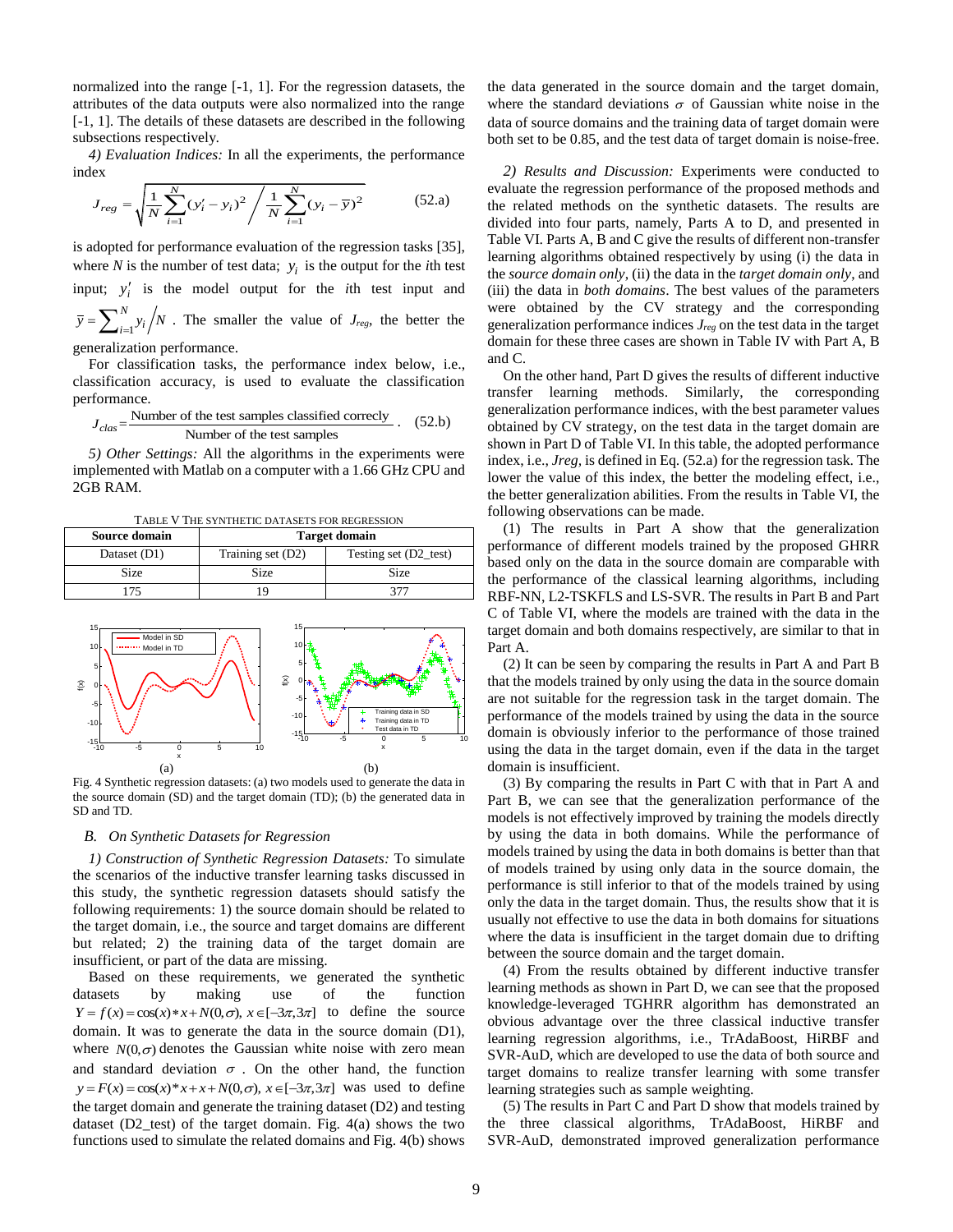when compared to the models trained by directly using the data of both domains. However, the models trained by these classical inductive transfer learning algorithms are not significantly advantageous over the models trained with the data in the target domain only, as shown in Part B and Part D of Table IV.

(6) It is clear from the performance of the different models trained by GHRR and TGHRR that TGHRR outperforms GHRR in the training of neural networks, fuzzy systems and kernel methods in the situations where transfer learning is required due to the lack of training data in the target domain.

To provide an intuitive illustration of the transfer learning abilities of TGHRR, the modeling effect of GHRR and TGHRR for training a TSKFLS with RBF-type membership functions, denoted by TSKFLS (RBF), is shown in Fig. 5. In the figure, the modeling effect of GHRR using the data in the source domain, target domain and both domains is presented together with that of TGHRR. Fig. 5(a) shows the effect of GHRR by only using the data in the source domain. Obviously, the model trained in the source domain is not suitable for the target domain.

Fig. 5(b) shows the effect of GHRR by only using the data in the target domain. While the performance as shown in Fig. 5(b) is

better than that in Fig. 5(a), since the data in the target domain is, after all, not sufficient for training, the performance can be further improved.

Fig. 5(c) shows the effect of GHRR by using the data in both domains directly. By comparing Fig. 5(b) with Fig. 5(c), we see that it is not effective to use the data in both domains to make up the deficiency caused by data insufficiency in the target domain. This can be explained with two reasons. First, there exists a drifting phenomenon between the source and target domain, i.e., not all data in the source domain are useful for the modeling task of the target domain and some of them may even produce negative influence. Second, the size of the source domain is larger than that of the target domain, which makes the obtained model more apt to approximate the source domain rather than the target domain.

Fig.5 (d) shows the effect of TGHRR by using the knowledge-leverage based transfer learning strategy. Compared with the other three non-transfer GHRR methods, TGHRR demonstrates the best modeling effect. The results indicate that TGHRR can effectively remedy the deficiency caused by data insufficiency in the target domain by leveraging the knowledge induced from the source domain.

TABLE VI. REGRESSION PERFORMANCE (*J<sub>REG</sub>*) ON THE SYNTHETIC DATASETS AND THE BEST PARAMETER VALUES OF DIFFERENT ALGORITHMS.

| Performance index of non-transfer algorithms (Part A, B and C) |                    |              |                                                            |                       |                       |                       |                        |                         |                     |
|----------------------------------------------------------------|--------------------|--------------|------------------------------------------------------------|-----------------------|-----------------------|-----------------------|------------------------|-------------------------|---------------------|
|                                                                |                    |              |                                                            | <b>GHRR</b>           |                       |                       |                        |                         |                     |
| <b>RBF-NN</b>                                                  | <b>L2-TSKFLS</b>   | LS-SVR       | <b>SHFN</b><br>(RBF)                                       | <b>SHFN</b><br>(Sigm) | <b>MHFN</b><br>(RBF)  | <b>MHFN</b><br>(Sigm) | <b>TSKFLS</b><br>(RBF) | <b>KRR</b><br>(RBF)     |                     |
| Part A                                                         | 0.8491             | 0.8479       | 0.8475                                                     | 0.8489                | 0.8479                | 0.8498                | 0.8489                 | 0.8497                  | 0.8486              |
| Part B                                                         | 0.1294             | 0.1195       | 0.2269                                                     | 0.1362                | 0.1481                | 0.1082                | 0.1478                 | 0.1141                  | 0.1507              |
| Part C                                                         | 0.7636             | 0.5892       | 0.8133                                                     | 0.7658                | 0.7765                | 0.7719                | 0.7725                 | 0.7663                  | 0.7603              |
|                                                                |                    |              | Performance index of transfer learning algorithms (Part D) |                       |                       |                       |                        |                         |                     |
| TrAdBoost<br>SVR-AuD                                           |                    |              |                                                            |                       | <b>TGHRR</b>          |                       |                        |                         |                     |
|                                                                | (LS-SVR)<br>$+RBF$ | <b>HiRBF</b> | (LP-SVR)<br>$+RBF$                                         | <b>SHFN</b><br>(RBF)  | <b>SHFN</b><br>(Sigm) | <b>MHFN</b><br>(RBF)  | <b>MHFN</b><br>(Sigm)  | <b>TSK-FLS</b><br>(RBF) | <b>KRR</b><br>(RBF) |
| Part D                                                         | 0.6909             | 0.6177       | 0.8147                                                     | 0.0721                | 0.0758                | 0.0973                | 0.0804                 | 0.0839                  | 0.0692              |

\*Part A, B and C are the results of models learned from the data in the source domain, the target domain and both domains, respectively.



Fig. 5 Modeling effect of TSKFLS(RBF) using GHRR and TGHRR: (a) TSKFLS(RBF) trained by GHRR based on the data in the source domain; (b) TSKFLS(RBF) trained by GHRR based on the data in the target domain; (c) TSKFLS(RBF) trained by GHRR based on the data in both domains; (d) TSKFLS(RBF) trained by TGHRR.



Fig. 6 Generalized intelligence system of the glutamic acid fermentation process prediction model.

## *C. On Real World Datasets for Biochemical Processing Modeling*

*1) The Glutamic Acid Fermentation Process Modeling:* To further evaluate the performance of the proposed GHRR and TGHRR algorithms, an experiment was conducted to apply the proposed algorithms to model a biochemical process [36, 41, 47]. The adopted real-world regression dataset originated from a glutamic acid fermentation process. The input variables of the dataset include the fermentation time *h*, glucose concentration *S*(*h*), thalli concentration *X*(*h*), glutamic acid concentration *P*(*h*), stirring speed  $R(h)$ , and ventilation  $Q(h)$  at time  $h$ , where  $h = 0, 2, \dots, 28$ . The output variable is glutamic acid concentration  $P(h+2)$  at a future time  $h+2$ . Fig. 6 illustrates a generalized intelligence system of the biochemical process prediction model. The data in this experiment were collected from 21 batches of fermentation processes with each batch extracting 14 effective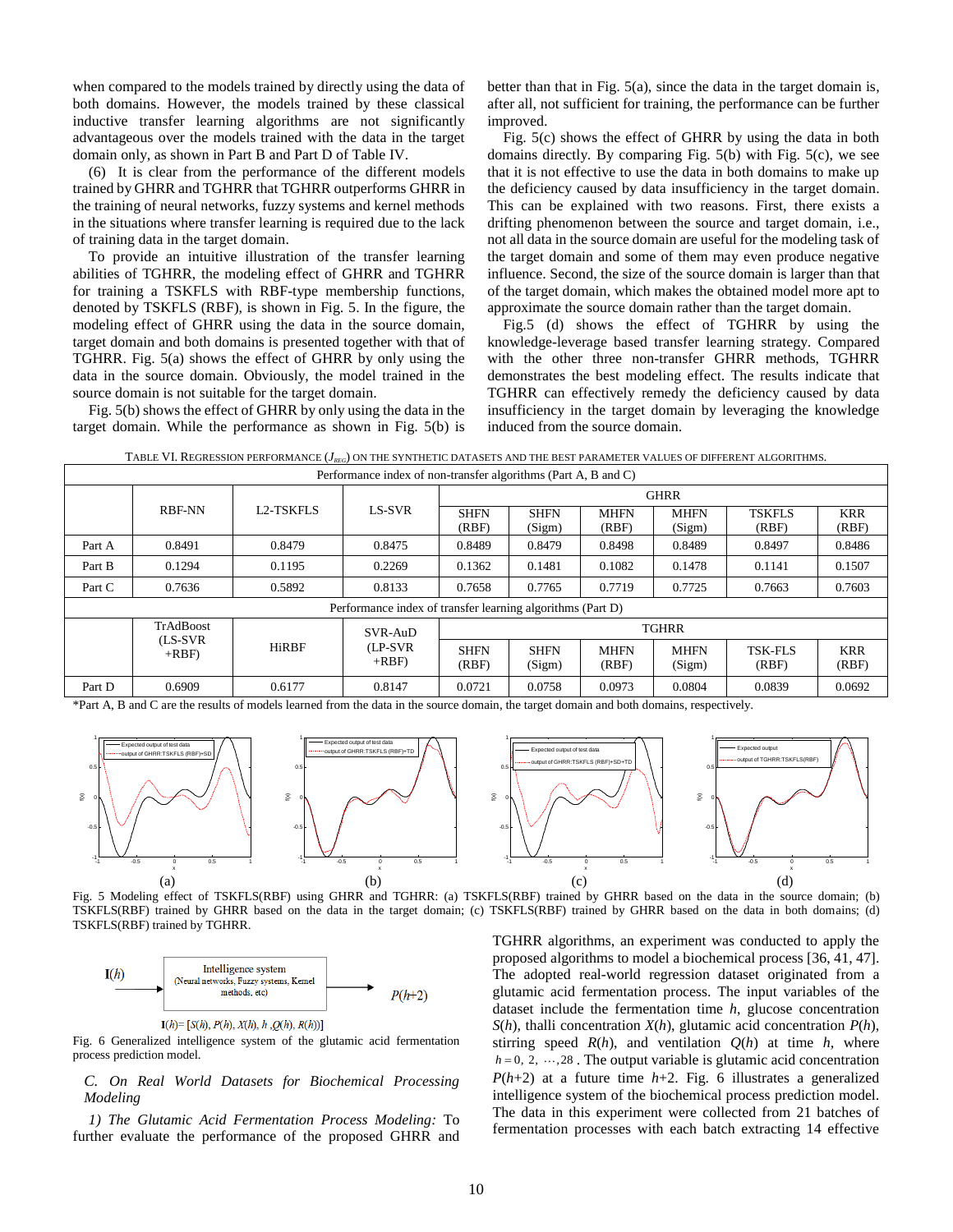data samples. In this experiment, in order to match the situation concerned in this study, the data were divided into two domains, i.e., the source domain and the target domain, as described in Table VII.

TABLE VII. THE FERMENTATION PROCESS MODELING DATASETS

|                    | Data of Source | Data of Target Domain |             |  |  |
|--------------------|----------------|-----------------------|-------------|--|--|
|                    | Domain (D1)    | Training set (D2)     | Testing set |  |  |
|                    |                |                       | (D2 test)   |  |  |
| <b>Batches</b>     | 1-15           | 16-18                 | 19-21       |  |  |
| Size of<br>dataset | 210            |                       | 42          |  |  |

\*For the training set in the target domain, there are missing information at sampling time *h* = 2, 6, 10, … , 28.

TABLE VIII. MODELING PERFORMANCE (*JREG* ) OF DIFFERENT REGRESSION ALGORITHMS ON THE FERMENTATION PROCESS MODELING REGRESSION **DATASETS** 

| Performance index of non-transfer algorithms (Part A, B and C)* |                                                            |               |                      |                      |                        |                     |  |
|-----------------------------------------------------------------|------------------------------------------------------------|---------------|----------------------|----------------------|------------------------|---------------------|--|
|                                                                 | RBF-                                                       | $L2-$         | $LS-$                | <b>GHRR</b>          |                        |                     |  |
|                                                                 | NN                                                         | <b>TSKFLS</b> | <b>SVR</b>           | <b>SHFN</b><br>(RBF) | <b>TSKFLS</b><br>(RBF) | <b>KRR</b><br>(RBF) |  |
| Part A                                                          | 0.4115                                                     | 0.3618        | 0.4211               | 0.4105               | 0.3793                 | 0.3654              |  |
| Part B                                                          | 0.6297                                                     | 0.4220        | 0.3827               | 0.5970               | 0.3444                 | 0.4587              |  |
| Part C                                                          | 0.3513                                                     | 0.3463        | 0.3687               | 0.3729               | 0.3488                 | 0.3262              |  |
|                                                                 | Performance index of transfer learning algorithms (Part D) |               |                      |                      |                        |                     |  |
|                                                                 | SVR-AuD<br>TrAdBoost<br><b>TGHRR</b>                       |               |                      |                      |                        |                     |  |
|                                                                 | (LS-SVR)<br>$+RBF$                                         | <b>HiRBF</b>  | $(LP-SVR)$<br>$+RBF$ | <b>SHFN</b><br>(RBF) | <b>TSKFLS</b><br>(RBF) | <b>KRR</b><br>(RBF) |  |
| Part D                                                          | 0.4823                                                     | 0.5910        | 0.3608               | 0.3269               | 0.3184                 | 0.2905              |  |

<sup>\*</sup>Part A, B and C are the results of models learned from the data in the source domain, the target domain and both domains respectively.

*2) Results and Discussion:* In this subsection, the performance of the glutamic acid fermentation process modeling achieved by the proposed methods and the related methods is compared. For simplicity and to save space, the proposed GHRR and TGHRR methods are only used to train the following three representative models: SHFN(RBF), TKKFLS(RBF) and KRR(RBF). The experimental results are shown in Table VIII, which is again divided into four parts in the same way as discussed previously.

As in Table VI, the adopted performance index in Table VIII is defined in Eq. (52.a), i.e., *Jreg*, for the biochemical modeling regression task. The lower the value of this index, the better the modeling effect. The following findings can be obtained from the experimental results given in Table VIII.

(1) Part A shows that the generalization performance of the different models trained by GHRR, based only on the data in the source domain, are comparable with that of the models trained by the classical algorithms, RBF-NN, L2-TSKFLS and LS-SVR.

(2) The results in Part B and Part C, where the models are trained by the data in the target domain and both domains respectively, give the similar conclusions as that in Part A.

(3) It can be seen from the results in Part A and Part B that the performance of the models, trained with the data in the source domain only, is better than those trained using the data in the target domain only. This finding reveals that the data in the target domain are severely insufficient and transfer learning is needed.

(4) By comparing Part C with Part A and B, it is found that the models trained by directly using the data in both the source and target domains could not satisfactorily improve the generalization performance of models. Although the performance is already better than the models trained by using the data in either the source domain or target domain, the improvement is indeed rather weak.

(5) The results of the different inductive transfer learning regression methods in Part D clearly indicates that the proposed TGHRR algorithm demonstrates superior performance to the three existing inductive transfer learning algorithms, TrAdBoost, HiRBF and SVR-AuD.

(6) It can be seen by comparing Part D with Part C that models trained by the classical transfer learning algorithms demonstrate improved performance when the data in both domains are used directly for the training. However, when the results in Part B and Part D are compared, it is found that the models trained by the existing inductive transfer learning algorithms do not perform better than the models trained by using only the data in the target domain.

(7) The results of the different models trained by GHRR and TGHRR indicate that it is advantageous to use TGHRR for training neural networks, fuzzy systems and kernel methods when the training data in the target domain is insufficient.

#### *D. On Real World Datasets for Text Classification*

*1) Email Spam Filtering Text Datase*t: The proposed approach was also applied to text classification for email spam filtering. The aim of the experiment was to design a server-based spam filter learned from public sources and apply it to individual users with the aid of transfer learning. The email spam data set, released by the ECML/PKDD Discovery Challenge 2006 [46], was adopted in the experiment. The data contains a set of publicly available messages and three sets of email messages from three individual users. 4000 samples were taken from the publicly available messages and 2500 samples of different word distributions were obtained respectively from the email messages created by the three users. In this experiment, the task was to classify spam and non-spam emails. With reference to [46], the three settings shown in Table IX were considered, namely ESF-PubvsUser1, ESF-PubvsUser2 and ESF-PubvsUser3. In each setting, the dataset included all the 4000 samples taken from the public messages, which were labeled to constitute the source domain; whereas the target domain comprised of the 2500 samples in which 2% were labeled as training data and the rest were unlabelled for testing. As in [46], each email message was characterized by using word-frequency features and 800 features with high frequency were selected in our experiment. As shown in the Table IX, in terms of the ratio of the training data and test data in the target domain, the whole dataset in the target domain were randomly partitioned and different algorithms were applied. The experiment was repeated 20 times to obtain the means and standard deviations of the classification accuracies. For classification task, the adopted performance index is defined in Eq. (52.b), i.e., *Jclas*. The higher the value of this index, the better the modeling effect.

|                 | Source                | <b>Target Domain</b>  |                 |          |  |
|-----------------|-----------------------|-----------------------|-----------------|----------|--|
| <b>Datasets</b> | Domain                |                       | Training<br>set | Test set |  |
| ESF-PubysUser1  |                       | User1<br>(size: 2500) | 2%              | 98%      |  |
| ESF-PubysUser2  | Public<br>(size:4000) | User2<br>(size: 2500) | 2%              | 98%      |  |
| ESF-PubysUser3  |                       | User3<br>(size: 2500) | 2%              | 98%      |  |

TABLE IX. DESCRIPTION OF THE ADOPTED EMAIL SPAM FILTERING DATASETS

*2) Results and Discussion:* The results of the experiment are reported in Tables X-XII, which are also divided into four parts in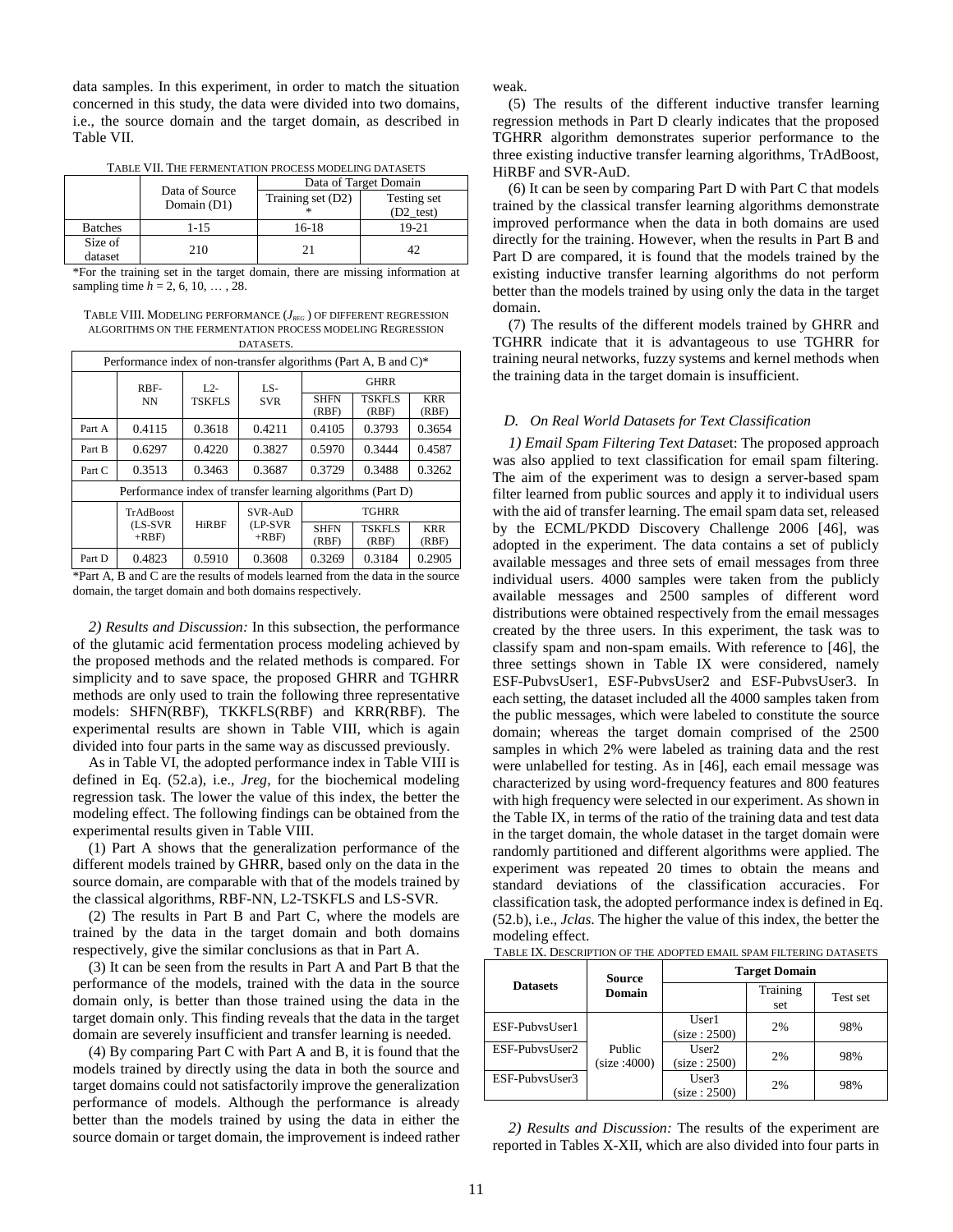same way as described in the previous experiments. Note that the mean and standard deviations of the classification accuracies are given with the latter put inside brackets. The following observations can be made from the results.

(1) The results in Part A of Tables X-XII show that the generalization performance of the models trained by the proposed GHRR based on the data in the source domain are comparable with the performance of the models trained by the classical algorithms.

(2) Comparing Part A and Part B of Tables X-XII respectively, we can see that the models trained by using only the data in the source domain are not suitable for the classification task in the target domain. The performance of the models trained by using the data in the source domain is obviously inferior to those trained by using the data in the target domain, even if the size of data in the target domain is small.

(3) Besides, by comparing the results in Part C with that in Part A and Part B of Tables X-XII respectively, it is found that the models trained by directly using the data in both domains cannot effectively improve the classification performance when compared with the performance of the models trained by using the data in either the source or the target domain. Furthermore, we can also see that the performance of models trained by using data in both domains is also inferior to the performance of models trained by only using data in the target domain. This reveals that the data in the source domain have negative effect on the models when the data in both domains are used simultaneously.

(4) The results of different inductive transfer learning methods in Part D of Tables X-XII show that the performance of the proposed TGHRR algorithm is better than that of the three classical inductive transfer learning regression algorithms, TrAdBoost, HiRBF and SVR-AuD.

(5) Again, the results obtained from the different models trained by GHRR and TGHRR clearly show that TGHRR is advantages over GHRR because of its ability to effectively leverage the knowledge from the source domain even when the data in the target domain is insufficient for training.

| TABLE X. CLASSIFICATION PERFORMANCE OF THE EMAIL SPAM FILTERING |  |
|-----------------------------------------------------------------|--|
| WITH TEXT DATA ESF-PUBVSUSER1                                   |  |

| Performance index of non-transfer algorithms (Part A, B and C)* |            |            |                |              |               |            |  |
|-----------------------------------------------------------------|------------|------------|----------------|--------------|---------------|------------|--|
|                                                                 |            |            |                | <b>GHRR</b>  |               |            |  |
|                                                                 | RBF-NN     | <b>KNN</b> | C-SVC          | <b>SHFN</b>  | <b>TSKFLS</b> | <b>KRR</b> |  |
|                                                                 |            |            |                | (RBF)        | (RBF)         | (RBF)      |  |
| Part                                                            | 0.5632     | 0.6099     | 0.4791         | 0.5057       | 0.5232        | 0.5117     |  |
| А                                                               | (0.0021)   | (0.0011)   | (0.0012)       | (0.0388)     | (0.0101)      | (0.0006)   |  |
| Part                                                            | 0.855      | 0.7932     | 0.4986         | 0.8420       | 0.8653        | 0.8589     |  |
| в                                                               | (0.0352)   | (0.0567)   | (0.0006)       | (0.0960)     | (0.0488)      | (0.0287)   |  |
| Part                                                            | 0.7730     | 0.7039     | 0.5925         | 0.7099       | 0.7714        | 0.7937     |  |
| C                                                               | (0.0312)   | (0.0284)   | (0.1269)       | (0.0334)     | (0.0411)      | (0.0240)   |  |
| Performance index of transfer learning algorithms (Part D)      |            |            |                |              |               |            |  |
|                                                                 | TrAdBoost  | SVC-AuD    |                | <b>TGHRR</b> |               |            |  |
|                                                                 | $(LS-SVC)$ | LP-SVR     | <b>KNN-AuD</b> | <b>SHFN</b>  | <b>TSKFLS</b> | <b>KRR</b> |  |
|                                                                 | $+RBF$     |            |                | (RBF)        | (RBF)         | (RBF)      |  |
| Part                                                            | 0.8285     | 0.7730     | 0.7714         | 0.8684       | 0.8761        | 0.8714     |  |
| D                                                               | (0.0423)   | (0.0866)   | (0.0999)       | (0.0230)     | (0.0450)      | (0.0226)   |  |

\*Part A, B and C are the results of models learned from the data in the source domain, the target domain and both domains, respectively.

TABLE XI. CLASSIFICATION PERFORMANCE OF THE EMAIL SPAM FILTERING WITH TEXT DATA ESF-PUBVSUSER2

| Performance index of non-transfer algorithms (Part A, B and C)* |          |            |          |             |               |            |
|-----------------------------------------------------------------|----------|------------|----------|-------------|---------------|------------|
|                                                                 |          |            |          | <b>GHRR</b> |               |            |
|                                                                 | RBF-NN   | <b>KNN</b> | C-SVC    | <b>SHFN</b> | <b>TSKFLS</b> | <b>KRR</b> |
|                                                                 |          |            |          | (RBF)       | (RBF)         | (RBF)      |
| Part                                                            | 0.5730   | 0.5793     | 0.5820   | 0.5710      | 0.5952        | 0.5937     |
| А                                                               | (0.0012) | (0.0011)   | (0.0014) | (0.0168)    | (0.0051)      | (0.0020)   |
| Part                                                            | 0.8677   | 0.8382     | 0.8346   | 0.8453      | 0.8624        | 0.8741     |
| в                                                               | (0.0304) | (0.0417)   | (0.0004) | (0.0236)    | (0.0261)      | (0.0269)   |

| Part<br>С                                                  | 0.8155<br>(0.0449)            | 0.7022<br>(0.0368) | 0.5000<br>(0.0012) | 0.7801<br>(0.0150) | 0.8182<br>(0.0280) | 0.8378<br>(0.0276) |  |
|------------------------------------------------------------|-------------------------------|--------------------|--------------------|--------------------|--------------------|--------------------|--|
| Performance index of transfer learning algorithms (Part D) |                               |                    |                    |                    |                    |                    |  |
|                                                            | <b>TrAdBoost</b><br>$SVC-AuD$ |                    | <b>TGHRR</b>       |                    |                    |                    |  |
|                                                            | (LS-SVC)                      | LP-SVR             | $KNN-AuD$          | <b>SHFN</b>        | <b>TSKFLS</b>      | <b>KRR</b>         |  |
|                                                            | $+RBF$                        |                    |                    | (RBF)              | (RBF)              | (RBF)              |  |
| Part                                                       | 0.8212                        | 0.7357             | 0.8532             | 0.8678             | 0.8802             | 0.8910             |  |
| D                                                          | (0.0584)                      | (0.1241)           | (0.0153)           | (0.0186)           | (0.0243)           | (0.0106)           |  |

\*Part A, B and C are the results of models learned from the data in the source domain, the target domain and both domains, respectively.

TABLE XII. CLASSIFICATION PERFORMANCE OF THE EMAIL SPAM FILTERING WITH TEXT DATA ESF-PUBVSUSER3

| Performance index of non-transfer algorithms (Part A, B and C)* |                  |            |                |              |               |            |  |
|-----------------------------------------------------------------|------------------|------------|----------------|--------------|---------------|------------|--|
|                                                                 |                  |            | $C-$           | <b>GHRR</b>  |               |            |  |
|                                                                 | RBF-NN           | <b>KNN</b> | <b>SVC</b>     | <b>SHFN</b>  | <b>TSKFLS</b> | <b>KRR</b> |  |
|                                                                 |                  |            |                | (RBF)        | (RBF)         | (RBF)      |  |
| Part                                                            | 0.3106           | 0.6346     | 0.6698         | 0.6310       | 0.2827        | 0.5000     |  |
| А                                                               | (0.0022)         | (0.0009)   | (0.0015)       | (0.0119)     | (0.063)       | (0.0007)   |  |
| Part                                                            | 0.8653           | 0.8763     | 0.4987         | 0.8262       | 0.9020        | 0.9130     |  |
| B                                                               | (0.0265)         | (0.0159)   | (0.0004)       | (0.0751)     | (0.0233)      | (0.0277)   |  |
| Part                                                            | 0.7510           | 0.7722     | 0.5000         | 0.8046       | 0.8282        | 0.8635     |  |
| C                                                               | (0.0165)         | (0.0105)   | (0.0014)       | (0.0245)     | (0.0360)      | (0.0074)   |  |
| Performance index of transfer learning algorithms (Part D)      |                  |            |                |              |               |            |  |
|                                                                 | <b>TrAdBoost</b> | SVC-AuD    |                | <b>TGHRR</b> |               |            |  |
|                                                                 | (LS-SVC          | LP-SVR     | <b>KNN-AuD</b> | <b>SHFN</b>  | <b>TSKFLS</b> | <b>KRR</b> |  |
|                                                                 | $+RBF$           |            |                | (RBF)        | (RBF)         | (RBF)      |  |
| Part                                                            | 0.6828           | 0.8364     | 0.8693         | 0.8814       | 0.9212        | 0.9408     |  |
| D                                                               | (0.0423)         | (0.0092)   | (0.0188)       | (0.0303)     | (0.0222)      | (0.0137)   |  |

<sup>\*</sup>Part A, B and C are the results of models learned from the data in the source domain, the target domain and both domains, respectively.

# VI. DISCUSSIONS

In this section, further discussions on the comprehensive experiments presented and potential future work are given.

From the results in section V, although it is apparent that the transfer learning algorithm TGHRR outperforms the non-transfer counterparts and other related algorithms, the degrees of improvement are different on different datasets. For example, the performance improvement on the text classification dataset ESF-PubvsUser3 is much obvious than that on the datasets ESF-PubvsUser1 and ESF-PubvsUser2. There are two possible reasons for this observation: (1) the real-world datasets could be so complicated that it may not be in accordance with the scene considered in this study. That is, if the data and knowledge in the source is really useful for the target domain, the performance improvement will be more significant; otherwise, the effect will be much weaker; (2) the transfer learning abilities of the proposed knowledge-leverage based transfer learning strategy, as shown in Eq. (36.a) or (36.b), are probably not effective enough, suggesting that there are rooms for further improvement of more advanced knowledge-leverage based transfer learning strategy.

Although TGHRR has demonstrated promising performance, there are still many issues requiring in-depth investigation in the future. Here, two potential improvements can be made for TGHRR. First, the adopted knowledge-leverage term, as shown in the objective function in Eq. (36.a) or (36.b), is relatively simple. More information, such as the statistical information [48], can indeed be introduced into the knowledge-leverage term, which is expected to further enhance the transfer learning abilities. In general, different strategies can be tried out to develop the objective functions of the modified methods. Although it may be much more difficult to directly adopt the developed objective functions in the experiments, this approach can potentially give rise to useful strategies for improving the performance of the proposed TGHRR method and thus deserve further investigation. Second, in the learning procedure of the proposed TGHRR, only the labeled data in the target domain are used while the unlabeled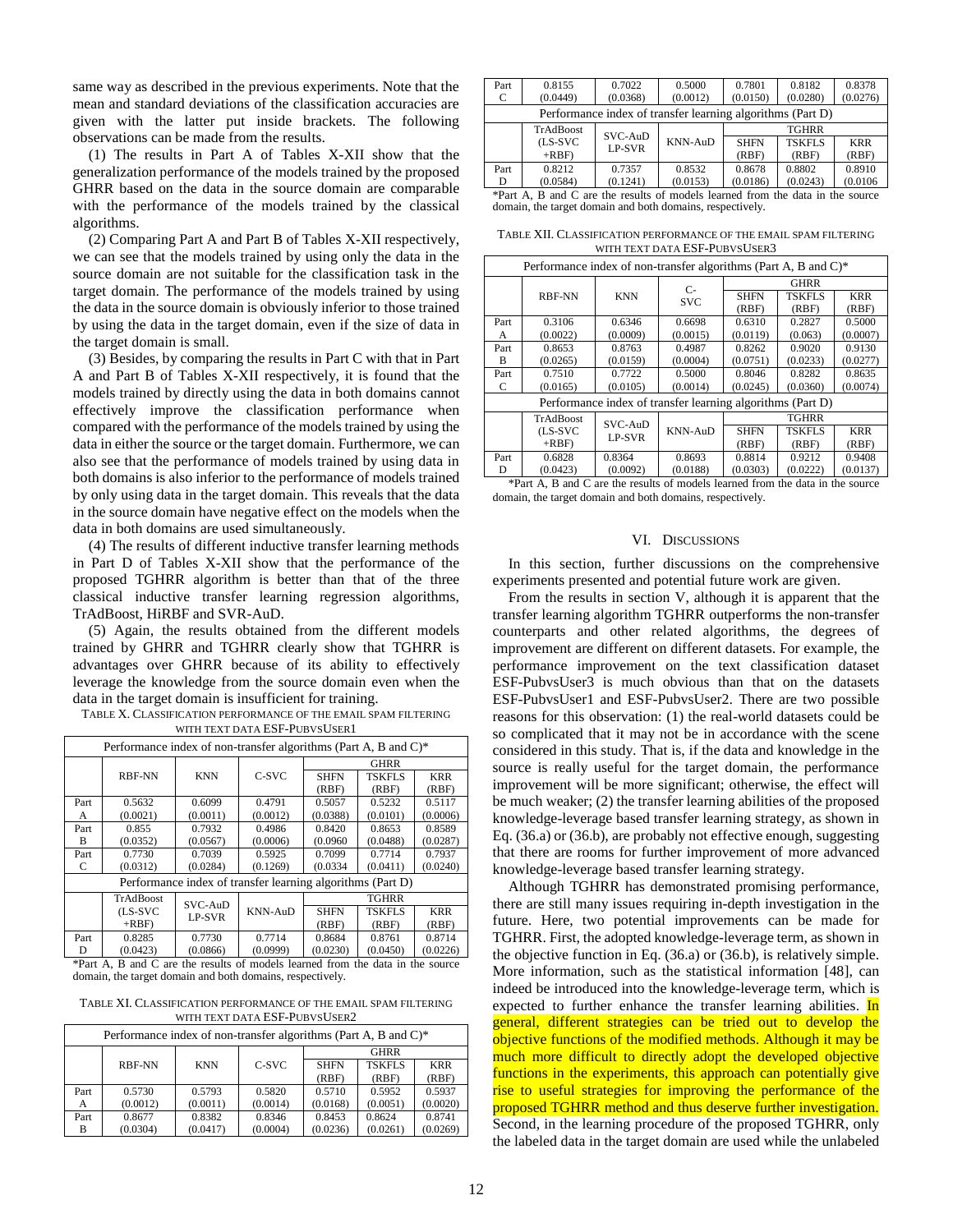data in the target domain is omitted. To deal with this issue, learning strategies in transductive transfer learning methods can be introduced to enhance the transfer learning abilities. For example, the strategy of minimizing the projected distribution distance between the source and target domains can be adopted for the design of knowledge-leverage term in the objective function of TGHRR [49].

#### VII. CONCLUSIONS

In this study, the GHRR method is introduced for the training of several types of classical intelligence models, including neural networks, fuzzy logical system and kernel methods. Further, the knowledge-leverage based transfer learning mechanism is introduced for the proposed GHRR to develop the TGHRR algorithm, which has been evaluated comprehensively with a number of experiments performed on synthetic and real world datasets for classification and regression tasks. The results show that the TGHRR demonstrate better performance and adaptability than the existing state-of-the-art inductive transfer learning algorithms for regression and classification.

While the proposed TGHRR is a promising machine learning algorithm, as discussed in section VI, there are still many issues to be solved and further in-depth study is required. For example, it is very important to develop new transfer GHRR methods by introducing stronger and more robust knowledge-leverage mechanism. This will be a main direction of our future research.

#### **REFERENCES**

- [1] S.J. Pan and Q. Yang, "A survey on transfer learning," *IEEE Trans. Knowledge Data Engineering,* vol. 22, no. 10, pp. 1345–1359, Oct. 2010.
- [2] X. Liao, Y. Xue, and L. Carin, "Logistic regression with an auxiliary data source," *Proc. 21st Int. Conf. Machine Learning*, pp. 505-512, Aug. 2005.
- [3] J. Huang, A. Smola, A. Gretton, K.M. Borgwardt, and B. Schölkopf, "Correcting sample selection bias by unlabeled data," *Proc. 19th Ann. Conf. Neural Information Processing Systems*, 2007.
- [4] S. Bickel, M. Brückner, and T. Scheffer, "Discriminative learning for differing training and test distributions," *Proc. 24th Int. Conf. Machine Learning, pp. 81-88*, 2007.
- [5] M. Sugiyama, S. Nakajima, H. Kashima, P.V. Buenau, and M. Kawanabe, "Direct importance estimation with model selection and its application to covariate shift adaptation," *Proc. 20th Ann. Conf. Neural Information Processing Systems*, Dec. 2008.
- [6] N.D. Lawrence and J.C. Platt, "Learning to learn with the informative vector machine," *Proc. 21st Int. Conf. Machine Learning*, July 2004.
- [7] A. Schwaighofer, V. Tresp, and K. Yu, "Learning Gaussian process kernels via hierarchical Bayes," *Proc. 17th Ann. Conf. Neural Information Processing Systems*, pp. 1209-1216, 2005.
- [8] J. Gao, W. Fan, J. Jiang, and J. Han, "Knowledge transfer via multiple model local structure mapping," *Proc. 14th ACM SIGKDD Int. Conf. Knowledge Discovery and Data Mining*, pp. 283-291, Aug. 2008.
- [9] L. Mihalkova, T. Huynh, and R.J. Mooney, "Mapping and revising markov logic networks for transfer learning," *Proc. 22nd Assoc. for the Advancement of Artificial Intelligence (AAAI) Conf. Artificial Intelligence*, pp. 608-614, July 2007.
- [10] L. Mihalkova and R.J. Mooney, "Transfer learning by mapping with minimal target data," *Proc. Assoc. for the Advancement of Artificial Intelligence (AAAI '08) Workshop Transfer Learning for Complex Tasks*, July 2008.
- [11] J. Davis and P. Domingos, "Deep transfer via second-order Markov logic," *Proc. Assoc. for the Advancement of Artificial Intelligence (AAAI '08) Workshop Transfer Learning for Complex Tasks*, July 2008.
- [12] S.J. Pan, I.W. Tsang, J.T. Kwok, and Q. Yang, "Domain adaptation via transfer component analysis," *IEEE Trans. Neural Networks*, vol. 22, no.2, pp.199-210, 2011.
- [13] L.X. Duan[, D. Xu,](http://www.informatik.uni-trier.de/~ley/db/indices/a-tree/x/Xu:Dong.html) [I. W. Tsang,](http://www.informatik.uni-trier.de/~ley/db/indices/a-tree/t/Tsang:Ivor_W=.html) "Domain adaptation from multiple sources: a domain-dependent regularization approach," *[IEEE Trans. Neural Netw.](http://www.informatik.uni-trier.de/~ley/db/journals/tnn/tnn23.html#DuanXT12)  [Learning Syst., vol. 23](http://www.informatik.uni-trier.de/~ley/db/journals/tnn/tnn23.html#DuanXT12)*, no. 3, pp. 504-518, 2012.
- [14] L.X. Duan, [I.W. Tsang,](http://www.informatik.uni-trier.de/~ley/db/indices/a-tree/t/Tsang:Ivor_W=.html) [D. Xu,](http://www.informatik.uni-trier.de/~ley/db/indices/a-tree/x/Xu:Dong.html) "Domain Transfer Multiple Kernel Learning," *[IEEE Trans. Pattern Anal. Mach. Intell.,](http://www.informatik.uni-trier.de/~ley/db/journals/pami/pami34.html#DuanTX12)* vol. 34, no.3, pp. 465-479, 2012.
- [15] H. Daumé III, D. Marcu, "Domain Adaptation for Statistical Classifiers," *J.*

*Artif. Intell. Res*., 2006, vol. 26, pp. 101-126.

- [16] P. Yang, Q. Tan, and Y. Ding, "Bayesian task-level transfer learning for non-linear regression," *Proc. Int. Conf. on Computer Science and Software Engineering,* pp. 62-65, 2008.
- [17] L. Borzemski and G. Starczewski, "Application of transfer regression to TCP throughput prediction," *Proc. First Asian Conference on Intelligent Information and Database Systems*, pp. 28-33, 2009.
- [18] W. Mao, G. Yan, J. Bai, and H. Li, "Regression transfer learning based on principal curve," *Lecture Note on Computer Science 6063*, pp. 365–372, 2010.
- [19] J. Liu, Y. Chen, and Y. Zhang, "Transfer regression model for indoor 3D location estimation," *Lecture Note on Computer Science 5916*, pp. 603–613, 2010.
- [20] D. Pardoe and P. Stone, "Boosting for regression transfer," *Proc. Int. Conf. Machine Learning*, pp. 863-870, 2010.
- [21] W. Dai, Q. Yang, G. Xue, and Y. Yu, "Self-taught clustering," *Proc. 25th Int. Conf. Machine Learning*, pp. 200-207, July 2008.
- [22] Z. Wang, Y. Song, and C. Zhang, "Transferred dimensionality reduction," *Proc. European Conf. Machine Learning and Knowledge Discovery in Databases (ECML/PKDD '08)*, pp. 550-565, Sept. 2008.
- [23] W.H. Jiang and F.L. Chung, "Transfer Spectral Clustering," *In Machine Learning and Knowledge Discovery in Databases*, pp. 789-803, Springer Berlin Heidelberg, 2012.
- [24] Z.H. Deng, K.S. [Choi,](http://ieeexplore.ieee.org/search/searchresult.jsp?searchWithin=Authors:.QT.%20Kup-Sze%20Choi.QT.&newsearch=partialPref) F.L. Chung, S.T. Wang, "Scalable TSK fuzzy modeling for very large datasets using minimal-enclosing-ball approximation," *IEEE Trans. Fuzzy System*, vol. 19, no.2, pp.210-226, 2011.
- [25] W. Dai, Q. Yang, G. Xue, and Y. Yu, "Boosting for Transfer Learning," *Proc. 24th Int'l Conf. Machine Learning*, pp. 193-200, June 2007.
- [26] J. Jiang and C. Zhai, "Instance Weighting for Domain Adaptation in NLP," *Proc. 45th Ann. Meeting of the Assoc. Computational Linguistics*, pp. 264-271, June 2007.
- [27] P. Wu and T.G. Dietterich, "Improving SVM Accuracy by Training on Auxiliary Data Sources," *Proc. 21st Int'l Conf. Machine Learning*, July 2004.
- [28] A. Argyriou, T. Evgeniou, and M. Pontil, "Multi-Task Feature Learning," *Proc. 19th Ann. Conf. Neural Information Processing Systems*, pp. 41-48, Dec. 2007.
- [29] N.D. Lawrence and J.C. Platt, "Learning to Learn with the Informative Vector Machine," *Proc. 21st Int'l Conf. Machine Learning*, July 2004.
- [30] T. Evgeniou and M. Pontil, "Regularized Multi-Task Learning," *Proc. 10th ACM SIGKDD Int'l Conf. Knowledge iscovery and Data Mining*, pp. 109-117, Aug. 2004.
- [31] M. Richardson and P. Domingos, "Markov Logic Networks," *Machine Learning*, vol. 62, nos. 1/2, pp. 107-136, 2006.
- [32] A.E. Hoerl, R.W. Kennard, "Ridge regression: biased estimation for nonorthogonal problems," *Technometrics*, vol.12, no. 1, pp. 55–67, 1970.
- [33] J. Li, "Linear, Ridge Regression, and Principal Component Analysis", http://www.stat.psu.edu/\_jiali.
- [34] C. Saunders, A. Gammerman, V. Vovk, "Ridge regression learning algorithm in dual variables," *Proc. 5th International Conference on Machine Learning*, Madison, WI, July 24–27, 1998, pp. 515–521.
- [35] J.S.R. Jang, C.T. Sun, and E. Mizutani, *Neuro-fuzzy and soft-computing*. Upper Saddle River, NJ: Prentice-Hall, 1997.
- [36] Z. H. Deng, Y.Z Jiang, F.L. Chung, S.T. Wang, "Knowledge-Leverage Based Fuzzy System and Its Modeling", *IEEE Trans. on Fuzzy Systems*, vol. 21, pp. 4, pp. 597-609, 2013.
- [37] G.-B. Huang, L. Chen, and C.-K. Siew, "Universal approximation using incremental constructive feedforward networks with random hidden nodes," *IEEE Trans. Neural Netw.*, vol. 17, no. 4, pp. 879–892, Jul. 2006.
- [38] G.-B. Huang and L. Chen, "Convex incremental extreme learning machine," *Neurocomputing*, vol. 70, pp. 3056–3062, 2007.
- [39] T. Takagi and M. Sugeno, "Fuzzy identification of systems and its application to modeling and control," *IEEE Trans. Systems Man and Cybernetics*, vol.15, no.1, pp. 116-132, 1985.
- [40] S. Chen, C.F.N. Cowan, and P. M. Grant, "Orthogonal Least Squares Learning Algorithm for Radial Basis Function Networks," *IEEE Transactions on Neural Networks*, vol. 2, no. 2, March 1991, pp. 302-309
- [41] Z.H. Deng, K.S. [Choi,](http://ieeexplore.ieee.org/search/searchresult.jsp?searchWithin=Authors:.QT.%20Kup-Sze%20Choi.QT.&newsearch=partialPref) F.L. Chung, S.T. Wang, "Scalable TSK fuzzy modeling for very large datasets using minimal-enclosing-ball approximation," *IEEE Trans. Fuzzy System*, vol. 19, no.2, pp.210-226, 2011.
- [42] J.A.K. Suykens and J. Vandewalle, "Least squares support vector machine classifiers," *Neural Process. Lett*., vol. 9, no. 3, pp. 293–300, Jun. 1999.
- [43] R. Duda, P.Hart, andD. Stork, *Pattern Classification*. NewYork:Wiley, 2000.
- [44] C. Cortes and V. Vapnik, "Support vector networks," *Machine Learning*, vol. 20, no. 3, pp. 273-297, 1995.
- [45] P. Yang, Q. Tan, and Y. Ding, "Bayesian task-level transfer learning for non-linear regression," *Proc. Int. Conf. on Computer Science and Software Engineering,* pp. 62-65, 2008.
- [46] S. Bickel. ECML-PKDD Discovery Challenge 2006 Overview. *In Proc.*